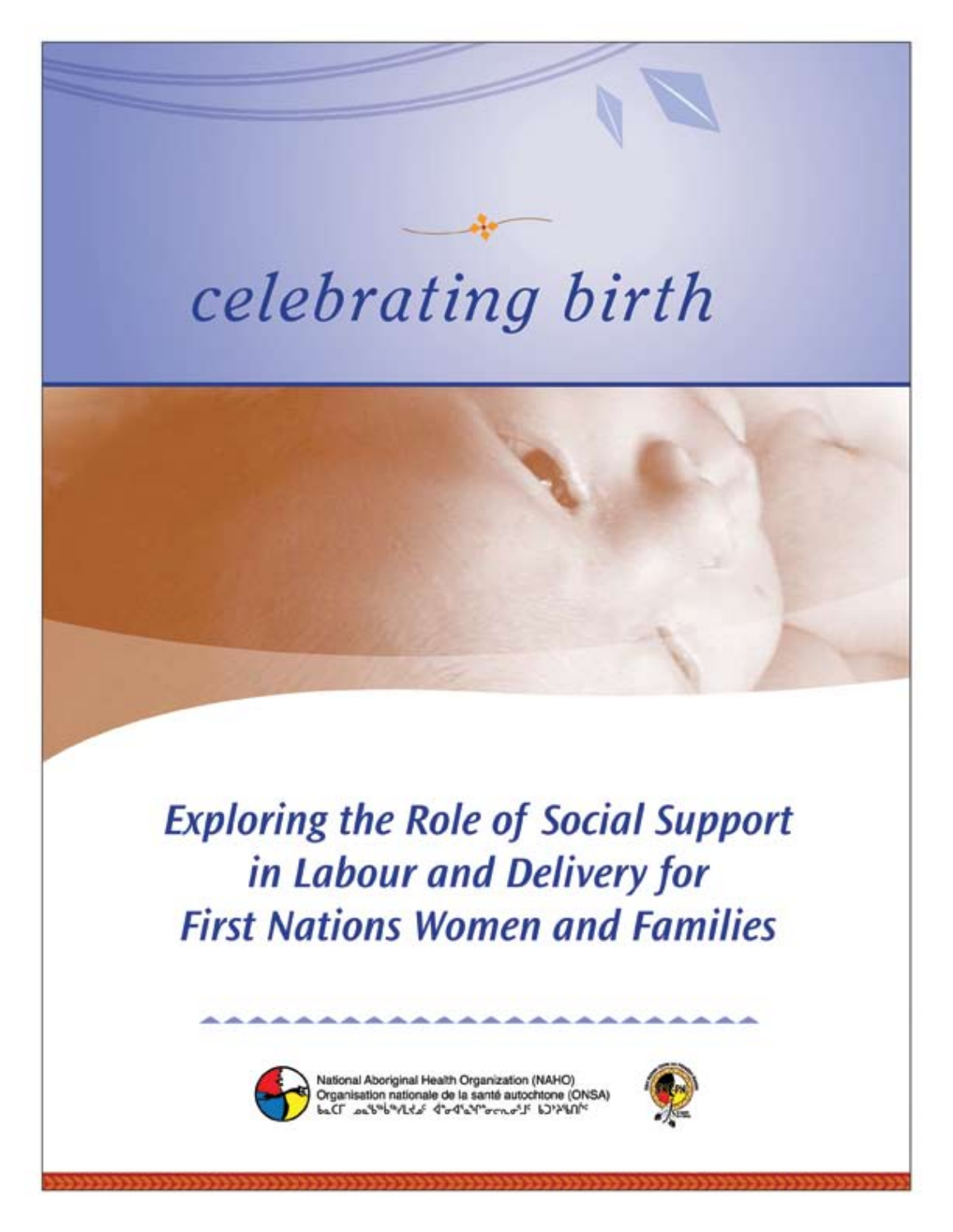Report title: Celebrating Birth - Exploring the Role of Social Support in Labour and Delivery for First Nations Women and Families

© Copyright 2008 National Aboriginal Health Organization

ISBN: 978-1-926543-13-0

Date Published: December 2008

OAAPH [now known as the National Aboriginal Health Organization (NAHO)] receives funding from Health Canada to assist it to undertake knowledge-based activities including education, research and dissemination of information to promote health issues affecting Aboriginal persons. However, the contents and conclusions of this report are solely that of the authors and not attributable in whole or in part to Health Canada.

The National Aboriginal Health Organization, an Aboriginal-designed and -controlled body, will influence and advance the health and well-being of Aboriginal Peoples by carrying out knowledge-based strategies.

This report should be cited as:

National Aboriginal Health Organization. 2008. Celebrating Birth - Exploring the Role of Social Support in Labour and Delivery for First Nations Women and Families. Ottawa: National Aboriginal Health Organization.

For queries or copyright requests, please contact:

National Aboriginal Health Organization 220 Laurier Avenue West, Suite 1200 Ottawa, ON K1P 5Z9 Tel: (613) 237-9462 Toll-free: 1-877-602-4445 Fax: (613) 237-1810 E-mail: naho@naho.ca Website: www.naho.ca

Under the *Canadian Constitution Act, 1982*, the term Aboriginal Peoples refers to First Nations, Inuit and Métis people living in Canada. However, common use of the term is not always inclusive of all three distinct people and much of the available research only focuses on particular segments of the Aboriginal population. NAHO makes every effort to ensure the term is used appropriately.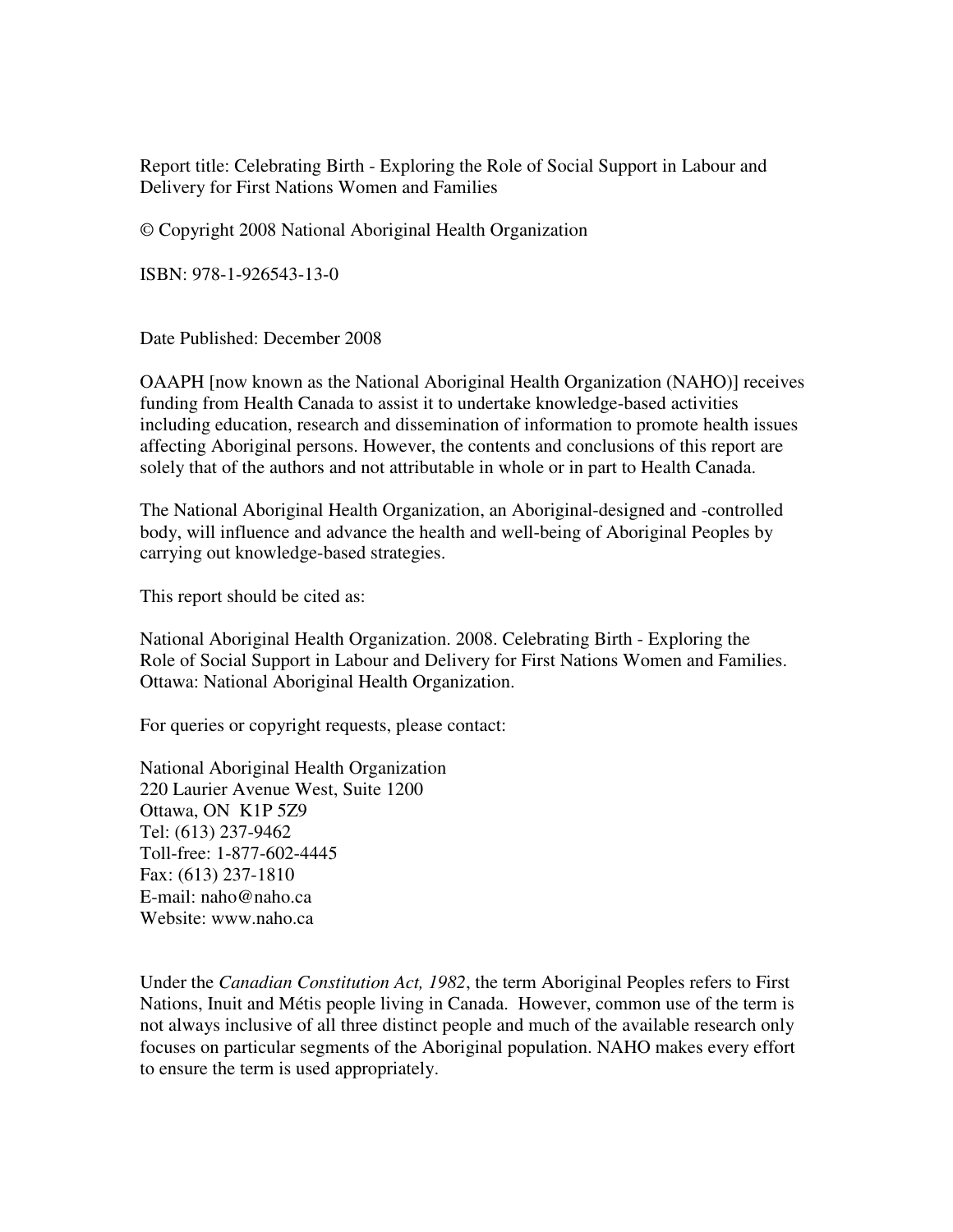**Exploring the Role of Social Support in Labour and Delivery for First Nations Women and Families** 

**First Nations Centre of NAHO**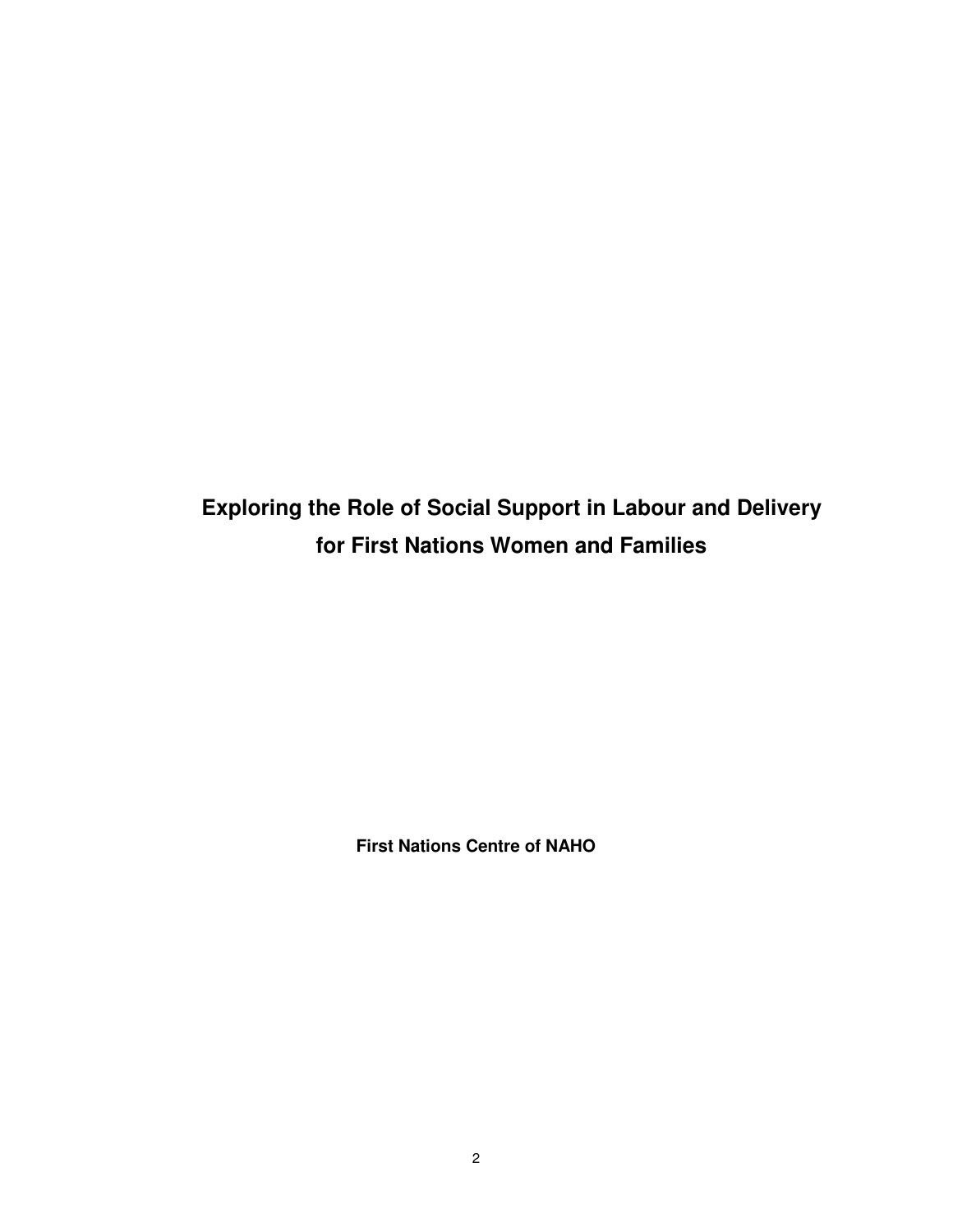#### **Acknowledgments**

This paper was written and researched for the First Nations Centre at the National Aboriginal Health Organization by Rachel Olson. We would like to thank the following people who contributed their thoughts and experiences to this paper: Lucy Barney, Joy Ward, Mary Claire Cairns, Kathy Lindstrom, Stephanie Caron, Christine Roy, and Jessica Dwyer.

#### **Cite as:**

 National Aboriginal Health Organization. 2008. Celebrating Birth - Exploring the Role of Social Support in Labour and Delivery for First Nations Women and Families. Ottawa: National Aboriginal Health Organization.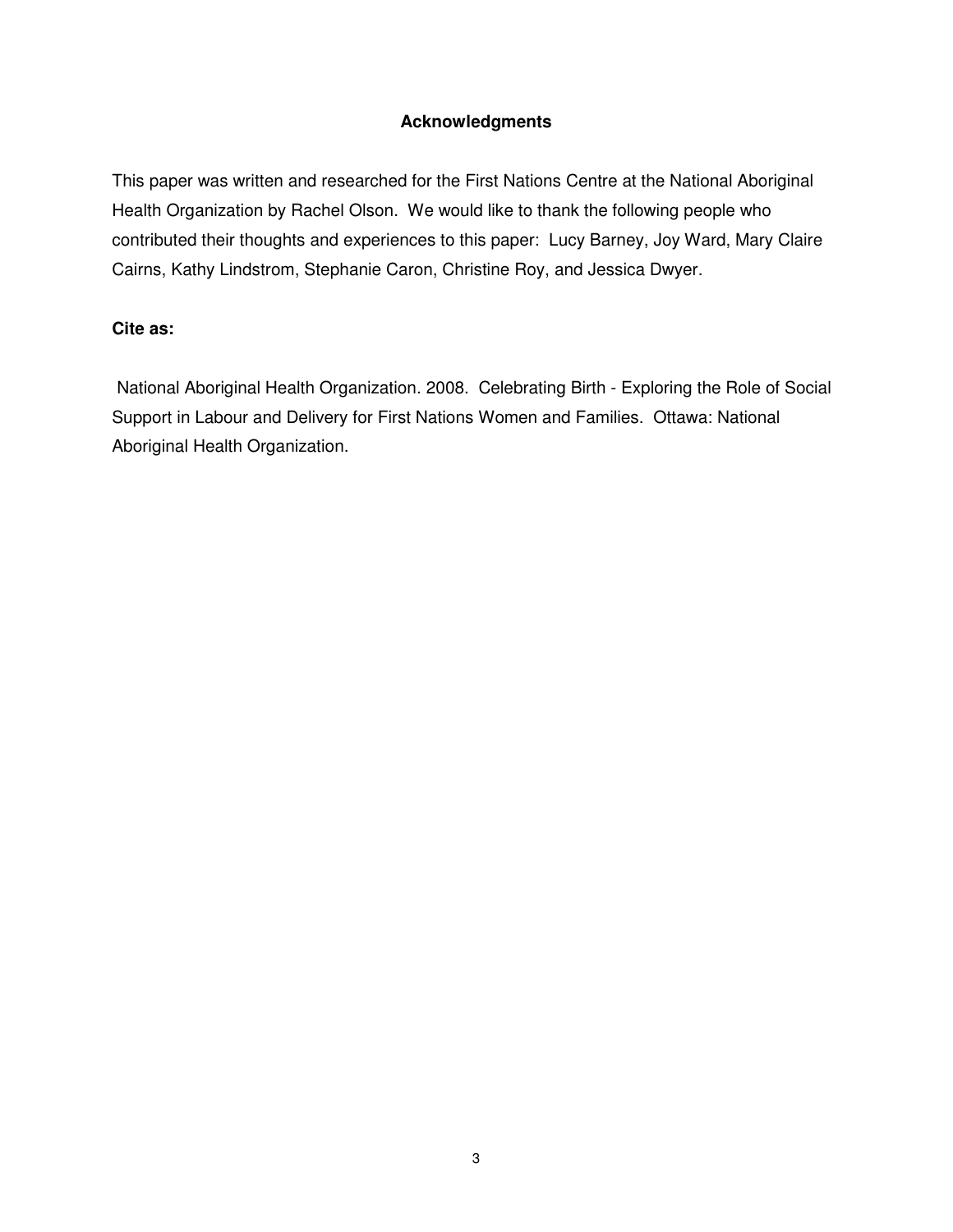**Table of Contents** 

| 1.0  |                                                                                 |
|------|---------------------------------------------------------------------------------|
| 2.0  |                                                                                 |
| 2.1  |                                                                                 |
| 2.2  |                                                                                 |
| 2.3  |                                                                                 |
| 3.0  |                                                                                 |
| 3.1  |                                                                                 |
| 4.0  | LABOUR SUPPORT AS AN EVIDENCE -BASED PRACTICE11                                 |
| 5.0  |                                                                                 |
| 5.1  |                                                                                 |
| 5.2  |                                                                                 |
| 5.3  | Recognizing the role of emotions in the physiology of labour 13                 |
| 6.0  | ADDRESSING GAPS IN FIRST NATIONS MATERNITY CARE THROUGH LABOUR                  |
|      |                                                                                 |
| 6.1  |                                                                                 |
| 6.2  |                                                                                 |
| 6.3  |                                                                                 |
| 7.0  |                                                                                 |
| 7.1  |                                                                                 |
| 7.2  |                                                                                 |
| 8.0  |                                                                                 |
| 8.1  |                                                                                 |
| 8.2  | Hailika'as Heiltsuk Health Centre, Maternal Child Health program20              |
| 8.3  | The Public Health Department of the Cree Board of Health and Social Services of |
|      |                                                                                 |
| 8.4  | Health canada, First Nations and Inuit Health, Maternal Child Health 21         |
| 8.5  | Canadian Mothercraft Birth and Parent Companion Program and Wabano Centre       |
|      |                                                                                 |
| 9.0  |                                                                                 |
| 10.0 |                                                                                 |
| 11.0 |                                                                                 |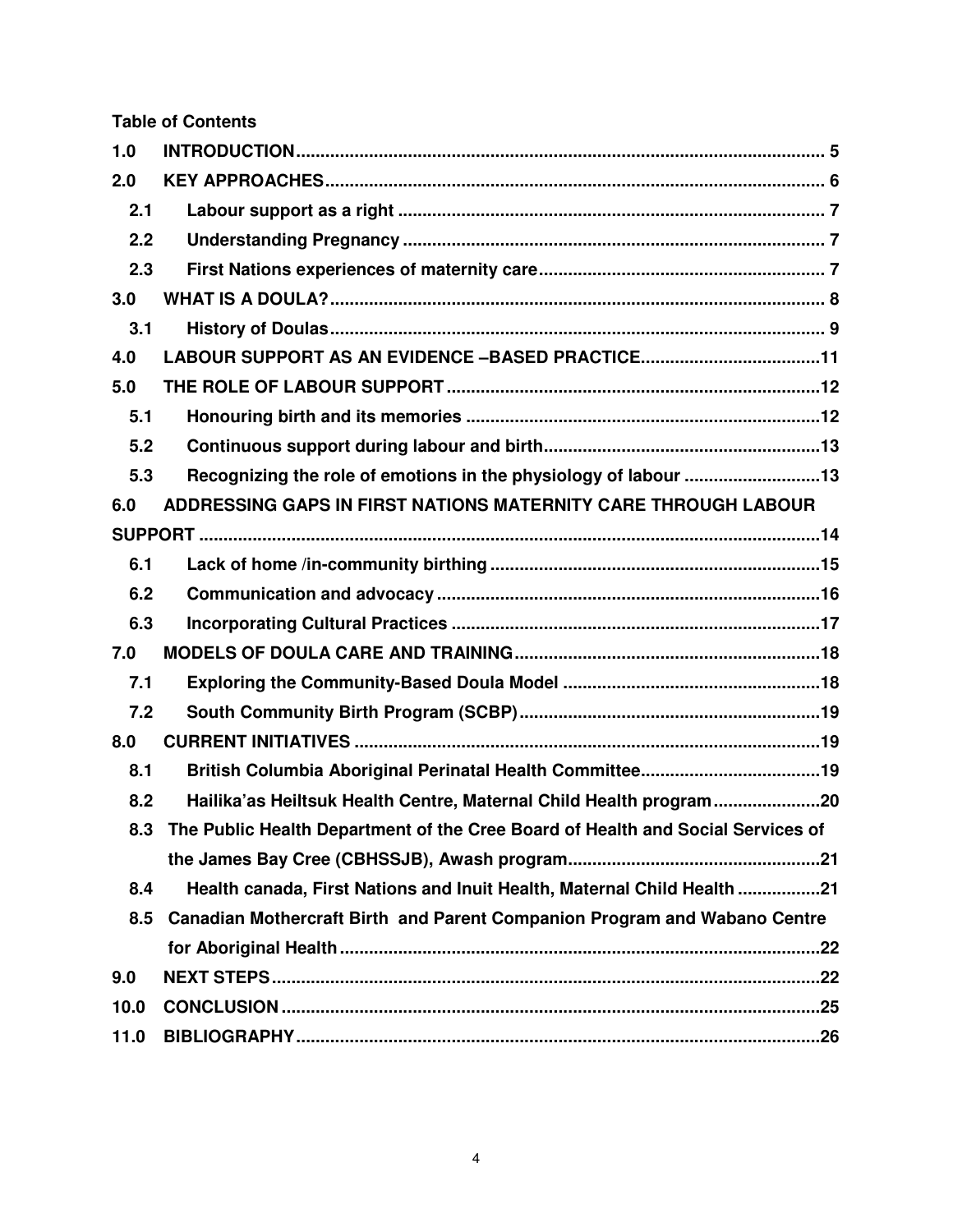### **1.0 INTRODUCTION**

An empowered community is made up by empowered individuals and empowered families, and to me empowerment is feeling at home with who you are, and that begins with the moment of birth. So my own birth story is a great source of strength to me. And so when you ask the question about our children I have to go the long way around and say it all begins with the way they get born. Katsi Cook, Aboriginal midwife, Talking Leaves Magazine, Spring 2000.

Pregnancy and childbirth are important moments in the lives of our families and our communities. Honouring and respecting these times is a part of growing healthy individuals, healthy communities, and healthy nations. Supporting women and their families during pregnancy and childbirth has impacts that can carry on for generations. Traditionally, women supporting women during childbirth has been an integral part of this process, and is described as an "ancient and widespread practice", and that "one of the most profound changes in the childbirth process during the 20th century was to isolate labouring women from her social supportive network" (Maimbolwa, 2004, p.13). For First Nations families, this impact has been amplified, especially in remote regions where women are required to leave their home communities to give birth.

This paper explores a type of support called doula care for First Nations families. Doulas provide emotional and social support for women in labour and postpartum, and work with the non-medical aspects of pregnancy and childbirth. Although the term "doula" and the role of a doula as part of the health care team may not be well known, this specific type of support is not a new concept. Historical artistic representations of birth throughout the world usually include two or more women with the birthing women. One of these women is the midwife, who "is responsible for the safe passage of the mother and baby" and the others are "behind or beside the other, holding and comforting her" (Ashford, 1988, quoted in Doulas of North America, 1998, p. 1).

Although there has been no research about doula care specific to First Nations people, there have been numerous studies demonstrating that continuous social support during labour has

5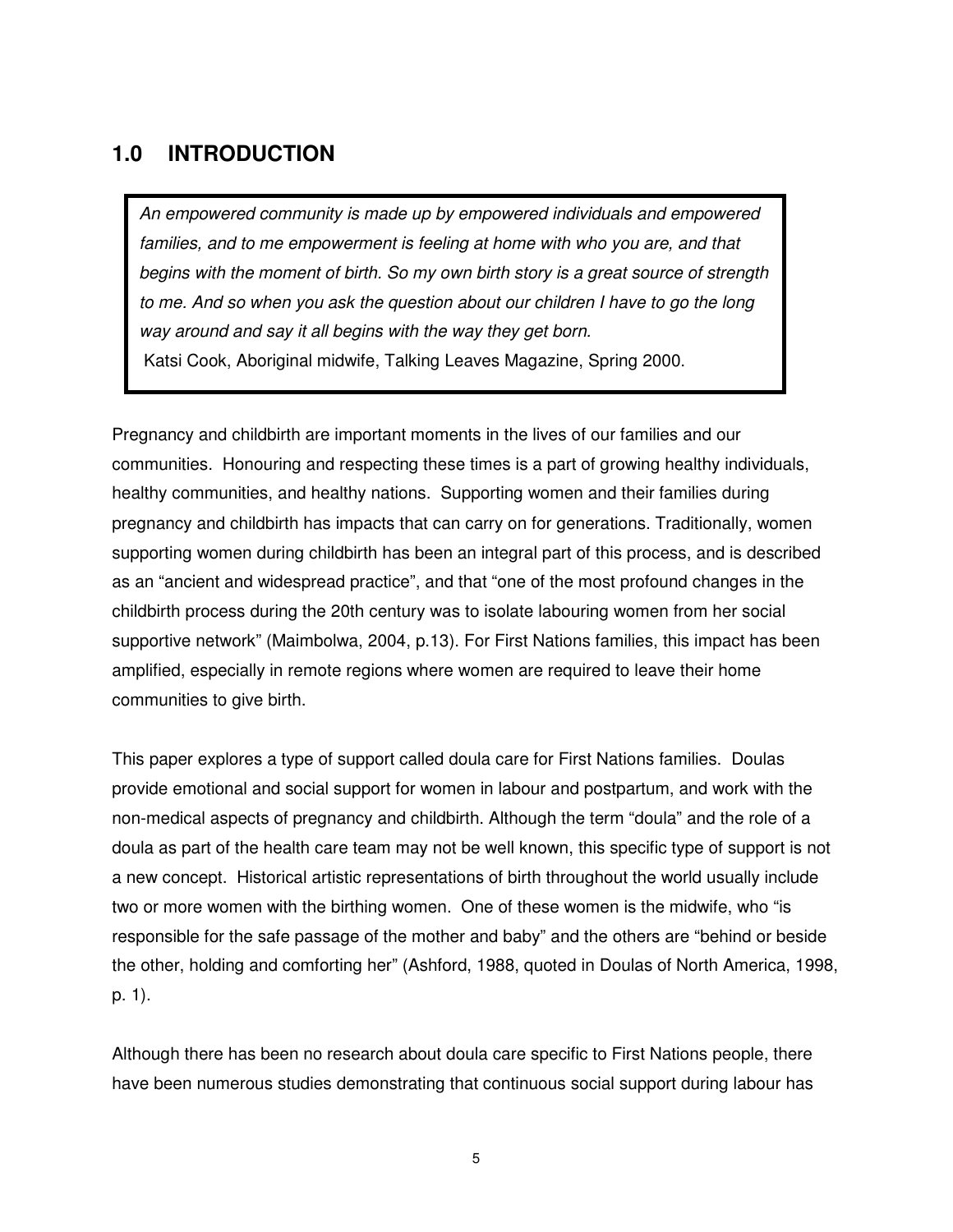positive impacts on not only labour and delivery, but also on breastfeeding rates and attachment. There is strong consensus from this body of research that "continuous support during labour improves birth outcomes and has no known risks" (Hodnett et al., 2003, p.1).

The disparity in maternal and foetal outcomes between First Nations and non-First Nations populations is great, and clearly shows the need for changes in maternity care for First Nations women. Rates of stillbirth and infant mortality among First Nations have been estimated to be about double the Canadian average (Chalmers and Wen, 2004).

The re-introduction of skilled labour support companionship, or a doula, into the present day maternity care team has shown positive outcomes that have physical, emotional, and economic implications (Trueba et al., 2000, p. 8). Drawing from the scientific literature on continuous emotional and social support for labouring women, the discourses surrounding First Nations women's experiences of birth, and looking at the gaps in care for First Nations, a clear picture of the role of doula care for First Nations families becomes apparent. It is hoped that through this exploration, the concept of doula care will position itself as a prominent issue in First Nations maternity care today.

The paper is divided into five sections. These are: defining labour support; labour support as an evidence-based practice; an overview of First Nations experiences of maternity care with emphasis on evacuation from rural and remote communities; and how some of the gaps in maternity care can be addressed through doula care. Finally, we will highlight initiatives across Canada relating to doula care and possible models that have the potential to improve First Nations maternity care will be explored.

## **2.0 KEY APPROACHES**

.

Before we begin the discussion of doula care for First Nations people, a few key ideas must be explained and understood in order to build the foundation for the rest of the discussion. These are: labour support as a right; understanding pregnancy; and First Nations experiences of maternity care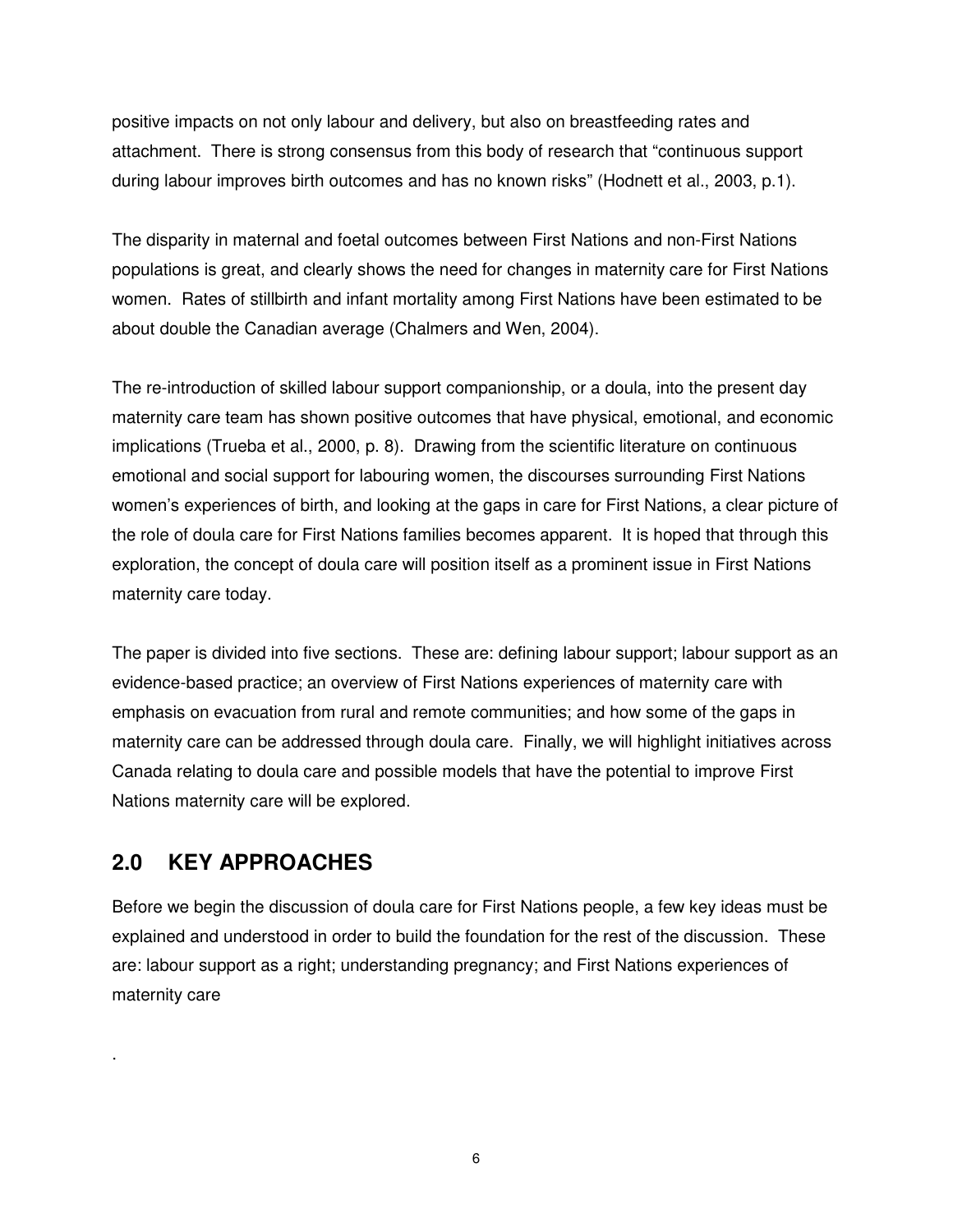#### **2.1 LABOUR SUPPORT AS A RIGHT**

It is important to state that labour support for pregnant women is a right that all women should have, regardless of where they come from or who they are. The Maternity Center Association in the United States stresses that the "consistent presence of a supportive provider during labour and birth should be a guaranteed right for all women" (Hunter, 2002, p. 656). This concept has gained momentum in many countries. For example, in 2001, Uruguay passed legislation mandating the right of every birthing woman to have continuous support. The law states that "every women, during the time her labour lasts, including the moment of birth, has the right to be accompanied by a person she trusts, or if not, at her own will, by somebody specially trained to provide her emotional support" (Legislative General Assembly of the Oriental Republic of Uruguay, 2001). Therefore, while the need of First Nations women to have this support is stressed throughout this paper, labour support is advocated on a global scale and is viewed as a best practice for all labouring women and their families.

#### **2.2 UNDERSTANDING PREGNANCY**

It is important to understand that pregnancy is a "complex interaction of biophysical, psychological, social/cultural and spiritual factors" (Kornelson and Grzybowski, 2005, p. 12). The Western medical perspective often treats pregnancy, labour, and childbirth as "potentially pathological conditions for which the mother and/or child require specialized and technological care" (Campero et al., 1998, p. 396). The result of this is that often "the emotional needs and subjective experiences of women during labour and childbirth are not recognized as important and consequently not taken into consideration" (Campero et al., 1998, p. 396). Therefore, a key approach of this paper is to recognize the need to "integrate and further explore the effects and complex interactions of all factors that influence pregnancy, labour and delivery" (Kornelson and Grzybowski, 2005, p. 12). We also stress that "labour is a time of unique sensitivity to environmental factors and that events and interactions during labour may have far-reaching and powerful psychological consequences" (Pascali-Bonaro, 2004, p. 22).

#### **2.3 FIRST NATIONS EXPERIENCES OF MATERNITY CARE**

First Nations women's experiences of pregnancy and labour often differ from non-First Nations. The experiences of First Nations women was clearly articulated in the Royal Commission on Aboriginal Peoples (RCAP) which cited that living conditions and lack of health care choices resulted in disparity in birth outcomes for Aboriginal peoples:

7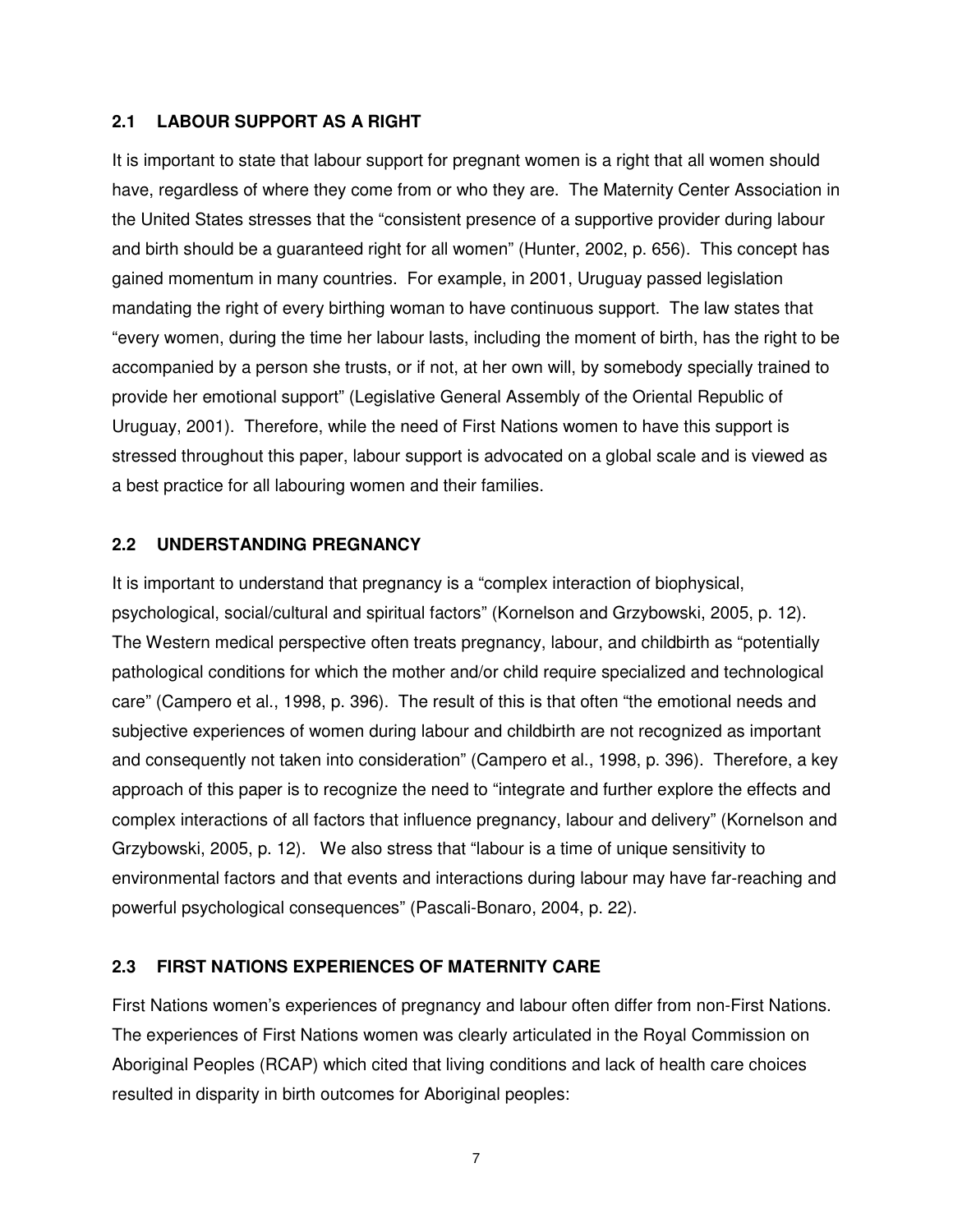…lack of access to health care and transportation; shortages of food; the lack of appropriate and affordable housing; the absence of culture-based prenatal outreach and support programs for Aboriginal women; and the mandatory evacuation of birthing mothers to distant hospitals, regardless of their medical risk... (as well as) fathers, siblings, grandparents and extended family were excluded from the birthing process, and traditional rituals to name and welcome newborns were delayed or abandoned, (along) with vital contributions of Aboriginal midwives to health promotion and family bonding lost as well. (RCAP, 1996)

Colonialism is also cited as a determinant of health for pregnant First Nations women (Moffitt, 2004, p. 323), including the residential school system; the imposition of Western medicine; government legislation; epidemics; and various other processes that undermined Aboriginal cultures and societies (National Aboriginal Health Organization, 2004, p. 7-8). Because of this, the discourse around birth and pregnancy often becomes a part of the greater dialogue of selfdetermination and rights for First Nations people and communities.

In a study conducted by Jude Kornelson and Stefan Grzybowski (2005) surrounding rural women's experiences of maternity care, they found, based on the analysis of early data, that "the experiences of Aboriginal and First Nations women warranted a separate investigation" (p. 94). These differences were noted as:

 …the increased importance of kinship ties between women and members of their communities, especially around an event like the birth of a child, the socially complex life situation of many Aboriginal and First Nations women that puts them at an increased risk for adverse health- and maternity outcomes. (p. 94)

It is with this view that this paper approaches the issues of labour support for First Nations women.

## **3.0 WHAT IS A DOULA?**

A woman may receive different types of support during pregnancy and childbirth. The type of support we are focused on is the introduction of a member of the maternity care team that provides "non-clinical aspects of care during childbirth" (Doulas of North America, 1998, p.1). In their position paper, The Birth Doula's Contribution to Modern Maternity Care, Doulas of North America (DONA) define doula as: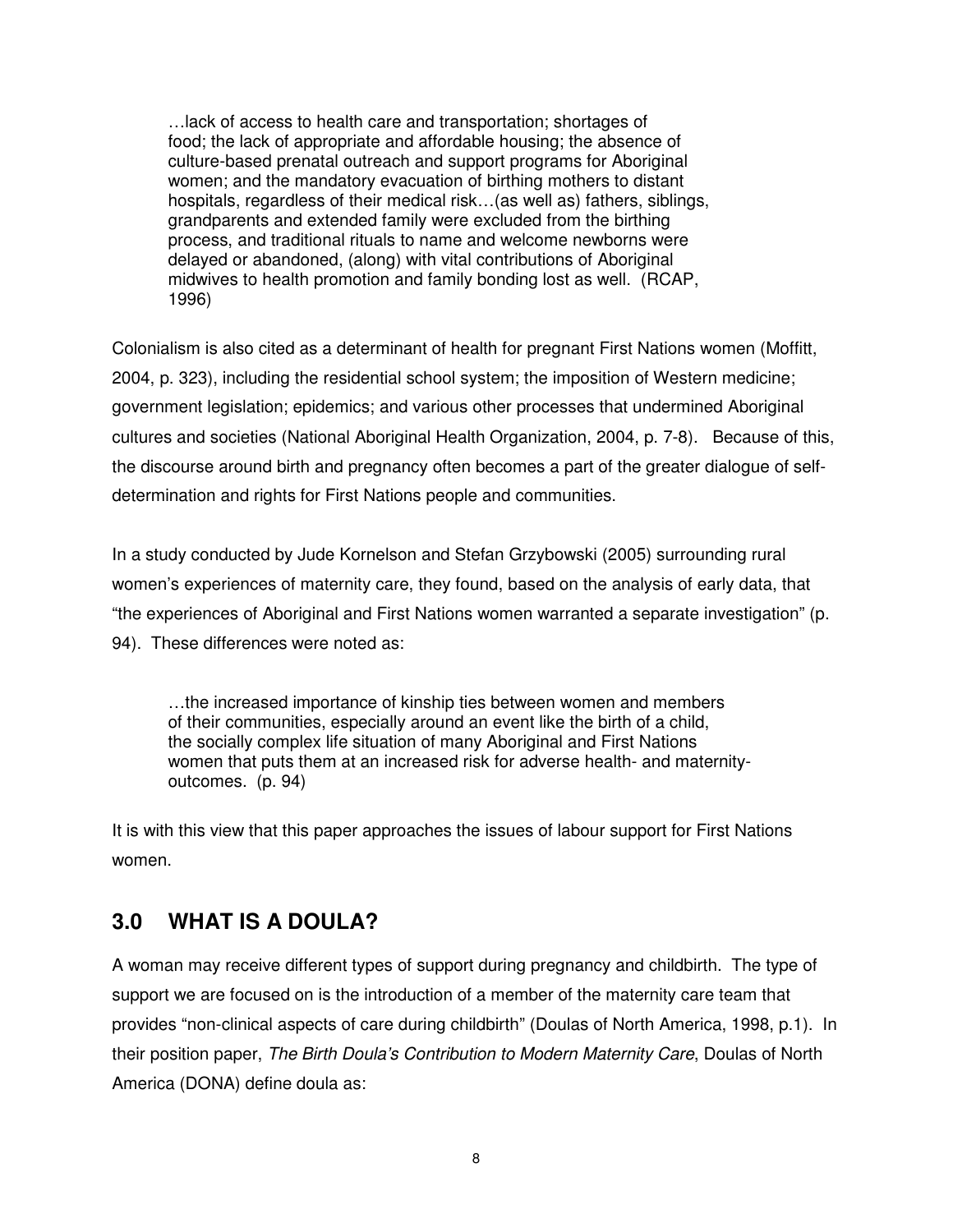... a Greek word meaning a woman who serves. In labour support terminology, *doula* refers to a specially trained birth companion (not a friend or loved one) who provides labour support. She performs no clinical tasks. Doula also refers to laywomen who are trained or experienced in providing postpartum care (mother and newborn care, breastfeeding support and advice, cooking, child care, errands, and light cleaning) for the new family. To distinguish between the two types of doulas, the term birth doulas and postpartum doulas are used. (Doulas of North America, 1994, p. 1)

In a community-based doula model, this definition expands to include that doulas are: lay women recruited from the communities being served, supporting women from their own neighbourhoods, bridging language and cultural barriers and assisting families in getting health needs met (Broomfield and Abramson, 2006). When speaking of doulas in First Nations communities, this expanded definition is important and should be incorporated into doula training and recruitment strategies.

#### **Naming Doulas in Indigenous Communities**

In indigenous communities, the name doula is often replaced with another term. At the American Indian Family Center in St. Paul, Minnesota, the women chose to be called "Turtle Women" because the "turtle symbolizes creation". The project stresses that Turtle Women receive "DONA training for doulas, but they also have the knowledge that comes from being American Indian" (O'Sullivan, 2004, p. 1). Likewise, in a First Nations community in British Columbia, the women participating in a DONA certified training workshop preferred to be called "aunties" instead of doulas (K. Lindstrom, personal communication, November 3<sup>rd</sup>, 2007). Carol Lynch, a certified doula, was given the name "Toonova'hehe", meaning "Holding Women" in her Northern Cheyenne language class when she described her profession (1998, p. 155). In Kanestake, Quebec, a well-respected grandmother of the community was trained as a doula and a lactation consultant. Her title was "Ka'nistenhsera Teiakontihsnie" (KT), meaning "she who helps the mother" (BC's Aboriginal Maternal Health Project, 2006, p. 24).

#### **3.1 HISTORY OF DOULAS**

First Nations women of North America birthed with a social support network. Observations from early doctors, nurses and anthropologists noted the role of women supporting women in pregnancy and childbirth. Spencer (1950) noted that "help is sought from a female relative or from some older woman who has experience in assisting at a birth…. Even if a woman needs no immediate assistance at delivery, there is generally help at hand should she require it" (p. 1171). Likewise, Abele (1934) observed that in Pueblo communities of the United States "the midwives, friends, and relatives may be summoned (to wait) for the event" (p. 433). In a Cherokee community, it was observed that "a few days before delivery, the husband has to make arrangements for four women to attend to the parturient woman" and that "it is the rule that at least one of the four is a midwife" (Olbrechts, 1931, p. 24). In Navajo communities, the importance of "the extended, closely knit family" in providing "a great deal of mental and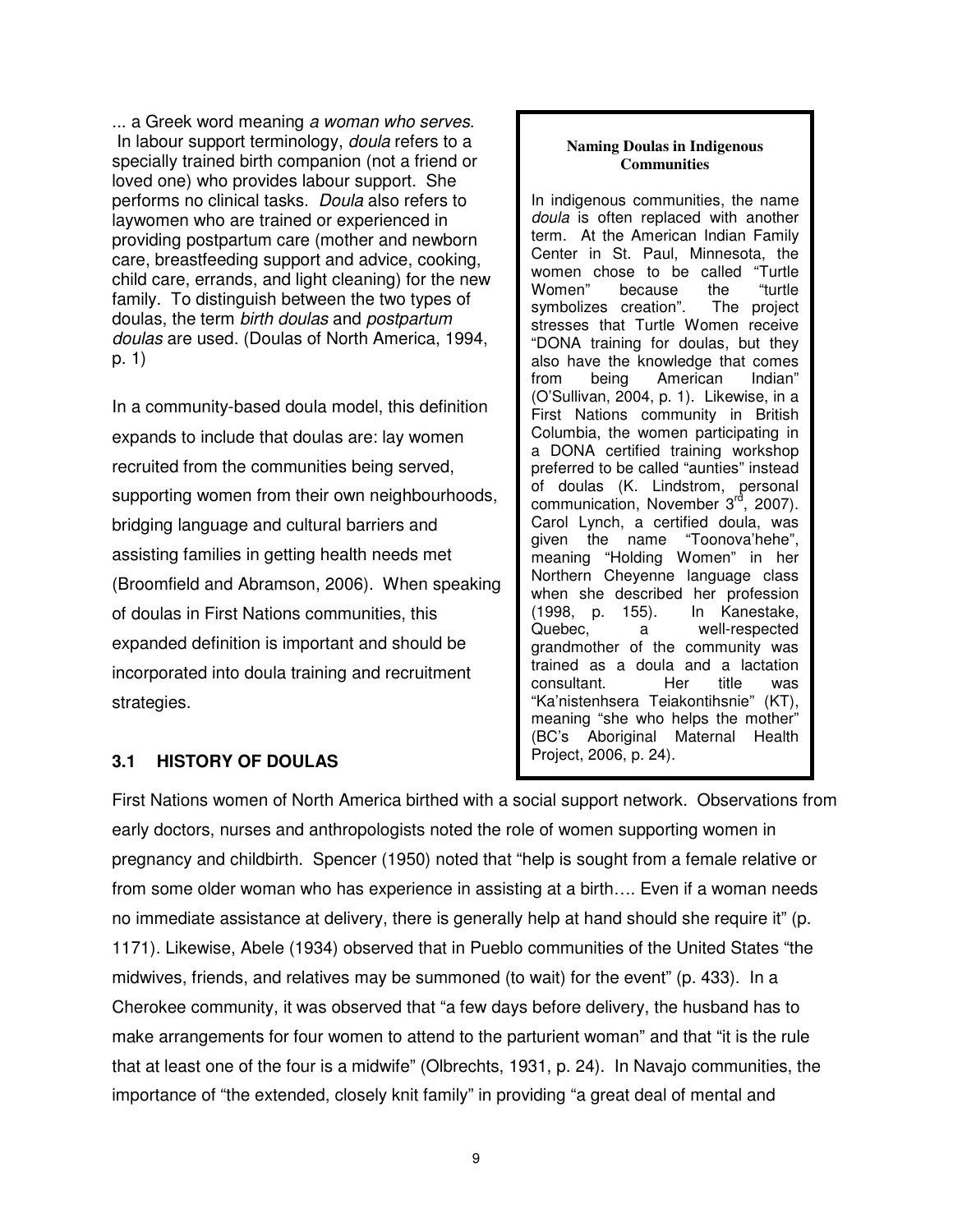emotional support as well as physical help" was observed, as well as the role of grandmother of the expectant mother. The grandmother was "close to her (the expectant mother) during this time as are the grandmother's sisters (also called grandmother)". The naming of all the "maternal aunts as "mother" is an indication of their deep-seated family cohesiveness", and as a result, the expectant mother had "so many mothers, all of whom live nearby" that she was well supported during her pregnancy, labour and delivery, and after the birth of her child (Loughlin, 1965, p. 56). Waxman (1990) also noted that historically births in Navajo communities were attended by the "husband and various female friends and relatives" (p. 190). However, this practice of women helping women in labour has been largely disconnected in the experience of First Nations women today, particularly in the case of women who are now obligated to birth away from their home communities. Medical evacuation of pregnant First Nations and Inuit women, usually for at least the last 4 weeks of pregnancy, is a widespread practice in Canada that has taken place since the 1970s (Chamberlain et al., 2001).

The rise of the doula as a paraprofessional member of the maternity care team emerged in North America in the 1980s (Gilliand, 2002, p. 763). It is also been linked to the movement against the rising caesarean section rate during this same period. A militant approach was articulated in the book, Silent Knife (1983), in which Nancy Wainer Cohen and Lois Estner encouraged mothers to "refuse procedures and outlined strategies to prevent caesareans" (Cohen and Estner, 1983). It is noted that while this "militancy was a part of the early history and growth of the doula movement, it has not been advocated by any professional doula organization" (Gilliand, 2002, p. 763). Therefore, doulas were often accessed by upper or middle-income women who were seeking alternatives to the medicalization of birth and labour, and embracing the multi-faceted view of pregnancy and labour. In a study done at the University of Michigan interviewing over 1,000 doulas, it was found that 93.8% of doulas were white, and the majority were well educated and married with children (Lantz et al., 2005). Also, because most of the models of doula care are fee for service, many marginalized populations, or populations labelled as 'high risk', do not have access to doulas. Despite the "positive health benefits associated with doulas, the women who have the least amount of resources and are most likely to benefit from doula care are the least likely to receive doulas' services" (Lantz et al., 2005). Doulas working with underserved populations have only recently been gaining support.

10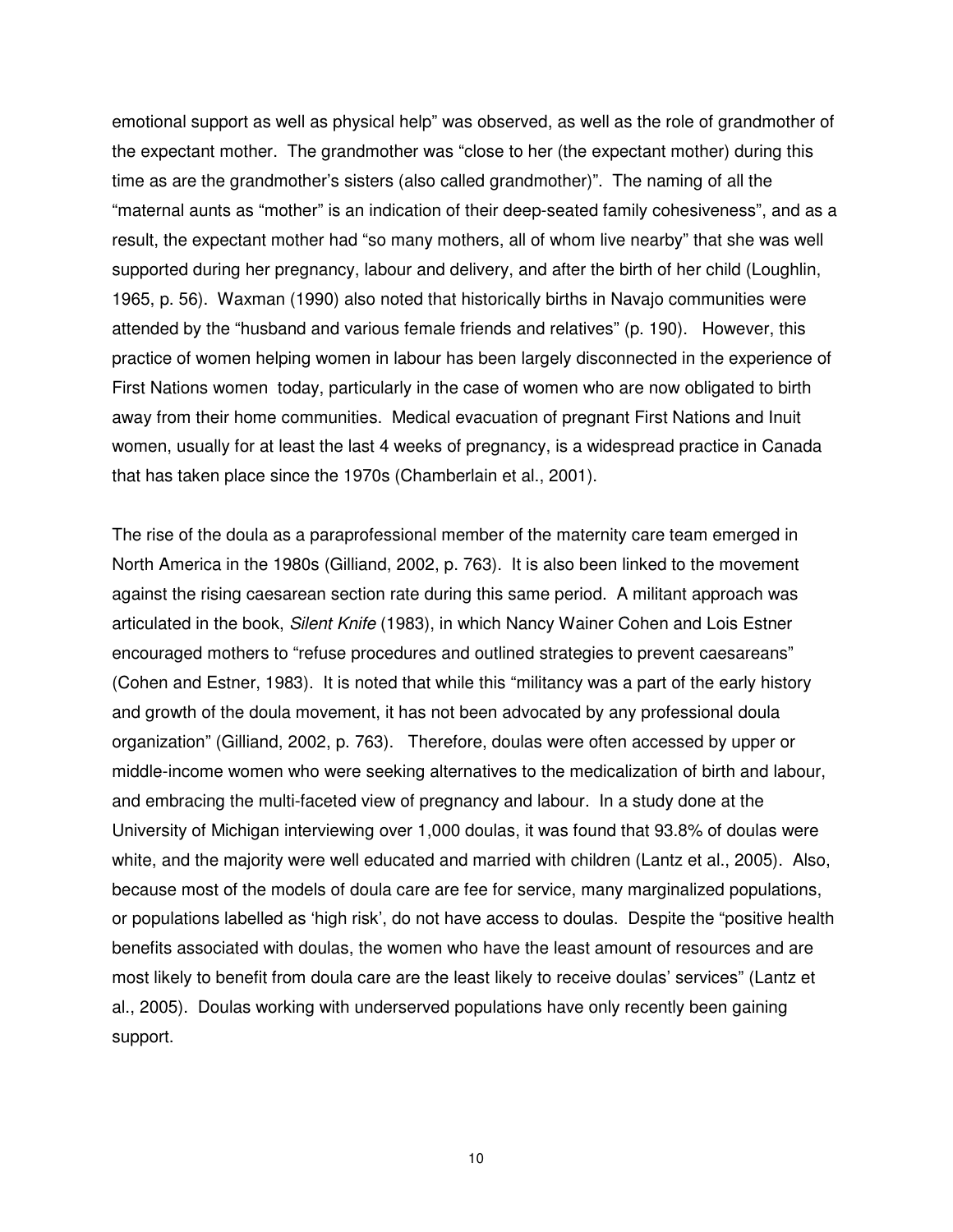In the present context, it is important to join together the understanding that women have traditionally acted as doulas throughout First Nations history, however, the rise of doula care within the medical system has been an event that has been largely separated from First Nations women's maternity care experiences. For example, many Aboriginal women attending the Aboriginal Maternal Health Forum in 2006 in North Vancouver, British Columbia had never heard of doula services before attending the forum (Varley, 2006, p.6). With this understanding, we can then see doula care as a revitalization of a traditional practice and explore ways of incorporating this knowledge into contemporary doula care and training for First Nations women and their families.

## **4.0 LABOUR SUPPORT AS EVIDENCE–BASED PRACTICE**

Labour support is a surprisingly well-studied topic. Numerous qualitative studies, in addition to randomized controlled trials have contributed to the discourse surrounding the value of continuous emotional and social support during labour. In 2002, it was found that there have

**Effects of uninterrupted labour support vs. births without continuous support** 

**Scott et al. (1999) analyzed 12 clinical studies and found that there was a:** 

- **51% reduction in cesarean births;**
- **25% reduction in labour length (average of 98 minutes);**
- **35% reduction in analgesia;**
- **71% reduction in oxytocin augmentation; and**
- **57% reduction in use of forceps/vacuum.**

**(p. 1257- 1264, quoted in Pascali-Bonaro, 2003, p. 5)** 

j

been over "30 published reports, reviews, commentaries, and four meta-analyses… related to the effects of labour support on maternal and fetal outcomes" (Sauls, 2002, p. 733). The findings of these studies are clear: continuous support during labour improves birth outcomes and has no known risks (Hodnett et al., 2003, p.1).

In 2003, the Cochrane Review<sup>1</sup> published a systematic review that included 15 studies involving 12,791 women. Their conclusions were that women who had support were "less likely to have intrapartum analgesia, operative birth, or to report dissatisfaction with their childbirth experiences" (Hodnett et al., 2003, p. 1). In addition to this, numerous qualitative studies have been done to add support to this dialogue (Bowers, 2002, p. 742).

<sup>&</sup>lt;sup>1</sup> The Cochrane Collaboration prepares and keeps up-to-date systematic reviews in many areas of health and medicine. Its major quarterly publication, The Cochrane Library, is the best single source of reliable evidence about the effects of health care. Leading medical journals and organizations throughout the world acknowledge the high overall quality of Cochrane Reviews. To learn more about the Cochrane Collaboration, visit its website at: http://www.cochrane.org/.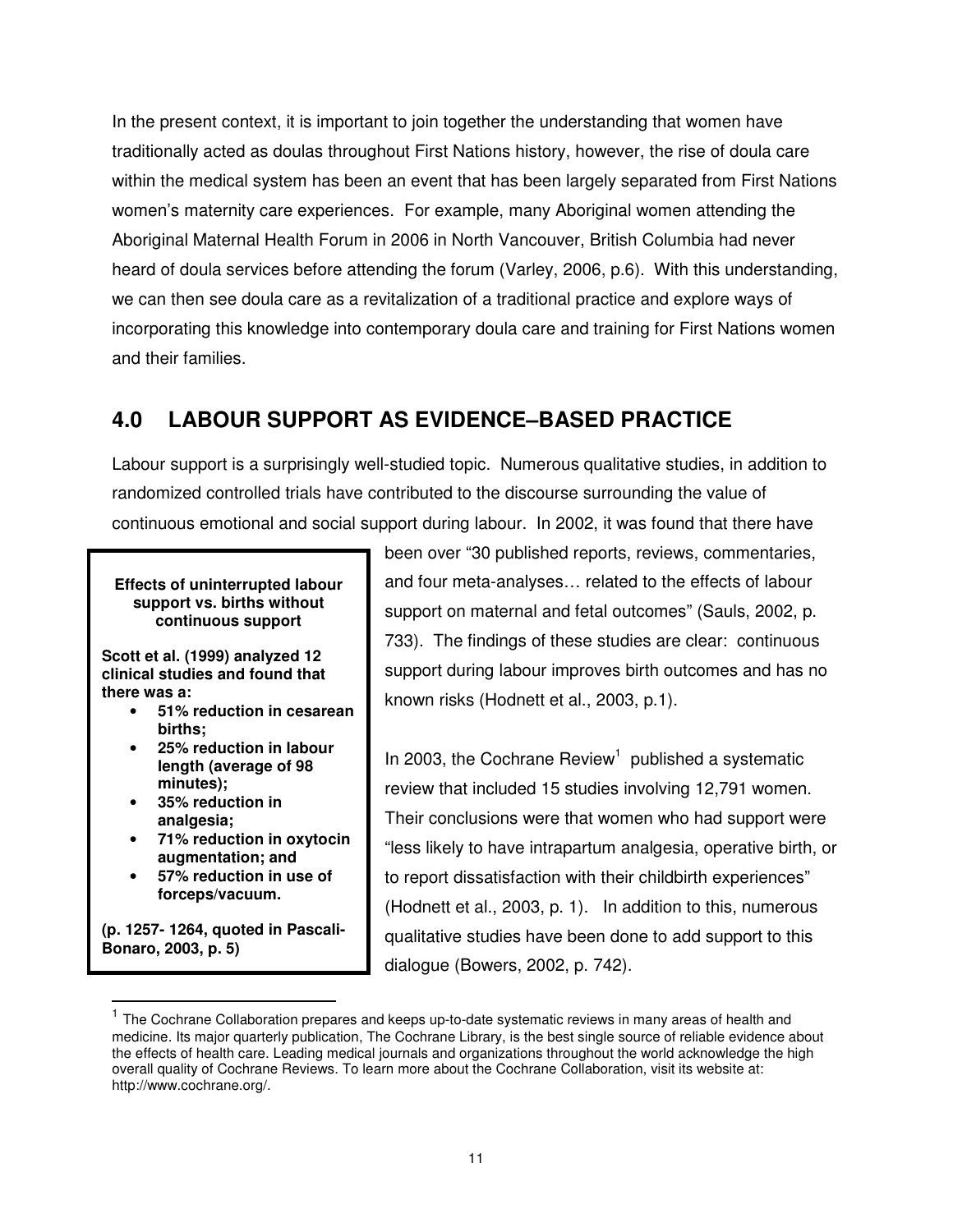Research surrounding labour support clearly shows that continuous support improves birth outcomes, and is an evidence-based practice. From this body of clinical evidence, the question of whether or not doula care can make a positive contribution to maternal health is answered. However, it is also true that the results of these studies have not had a commensurate impact on maternal health care policies and practices in most countries, including Canada (Hunter, 2002, p. 654).

The next section of this paper goes into detail about the specific functions and actions of labour support that contribute to the improvement of maternal and fetal outcomes. We will look at the role of labour support in two sections. First, through outlining the approach of labour support, care and then discussing some functions of labour support that can specifically address key gaps in First Nations experiences of maternity care.

## **5.0 THE ROLE OF LABOUR SUPPORT**

Doulas are taught seven main functions in their role during labour, birth and the baby's first hour of life. Pascali-Bonaro (2003) defines these functions as:

- Recognize birth as a key life experience;
- Nurture and protect a women's memory of birth;
- Maintain an uninterrupted presence during labour and birth;
- Recognize the effects of emotions on the physiology of labour;
- Provide comfort techniques and encourage positions that promote progress during labour;
- Promote early breastfeeding and bonding. (p. 5)

Looking at these specific points in more detail will allow a deeper understanding of how doulas positively contribute to the experiences of birthing women and their families.

#### **5.1 HONOURING BIRTH AND ITS MEMORIES**

As mentioned in the introduction, birth is a fundamental life experience for women, their families, and their communities. Recognizing and honouring this concept is central to the doula's presence at the birth of a child where, as one Turtle Women put it, "the spiritual becomes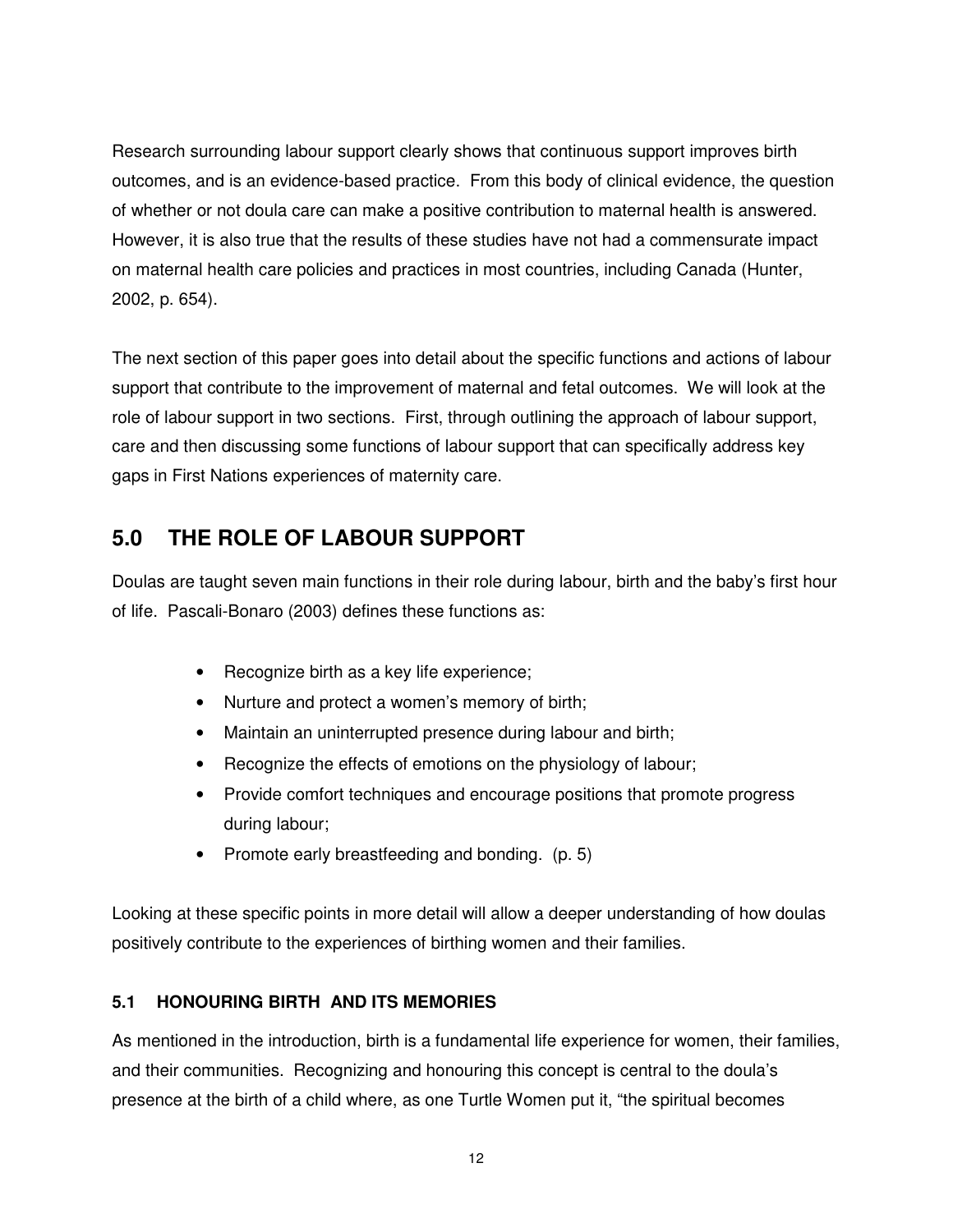tangible" (O' Sullivan, 2004, p. 2). DONA's position paper on the role of birth doulas explains that "the birth of each baby has a long lasting impact on the physical and mental health of mother, baby, and family" (Doulas of North America, 1998, p. 1). Doulas learn to recognize that birth is a significant life event that women will remember "in detail for the rest of her life", and "the words that are spoken to her and the way she is treated overall will shape and mold her memory and feelings" (Pascali-Bonaro, 2003, p.5). Penny Simkin, a founder of DONA and author of many books on this subject, writes about the significance of birth memories. In her studies on this topic, she found that when mothers received "positive support and encouragement during labour" they felt "more positively about their births and themselves as long as 20 years later" (Simkin, 1991,1992). Labour support can not only help a woman during the process of birth, but the effects of this support have far reaching implications for women and their families. A doula can be seen as a protector and nurturer of a woman's birth memory (Pascali-Bonaro and Kroeger, 2004, p. 19).

#### **5.2 CONTINUOUS SUPPORT DURING LABOUR AND BIRTH**

A key defining feature of labour companionship is that the support given by the doula is continuous throughout labour and delivery. In the Cochrane Review (2003), authors Hodnett et al. stressed that continuous support, and not intermittent, is integral to the improvement of birth outcomes with a labour companion (p. 2). Doulas are taught to be in constant, close proximity to the labouring mother at all times, from the onset of active labour through delivery. The doula is often near a mother's head, speaking to her and encouraging her throughout her labour. This, of course, is dependant on the circumstance of the labour, and the wishes of the mother and family, but the constant is that the labour companion is there continuously throughout the birth to respond to the mother's and family's emotional and social needs.

#### **5.3 RECOGNIZING THE ROLE OF EMOTIONS IN THE PHYSIOLOGY OF LABOUR**

As mentioned above, birth is a key life experience for women and their families, however, stress is a common component of labour and delivery. Stress in relation to First Nations women's experiences will be discussed further in this paper. Doulas are taught to recognize the role of emotions in the physiology of labour. For example, when a birthing mother is feeling anxiety and stress, this can cause a release of catecholamines. This reduces circulation to the uterus and placenta, and the result is that contractions become inefficient and fetal oxygenation is reduced, causing labour to fail to progress (dystocia) (Pascali-Bonaro and Kroeger, 2004, p.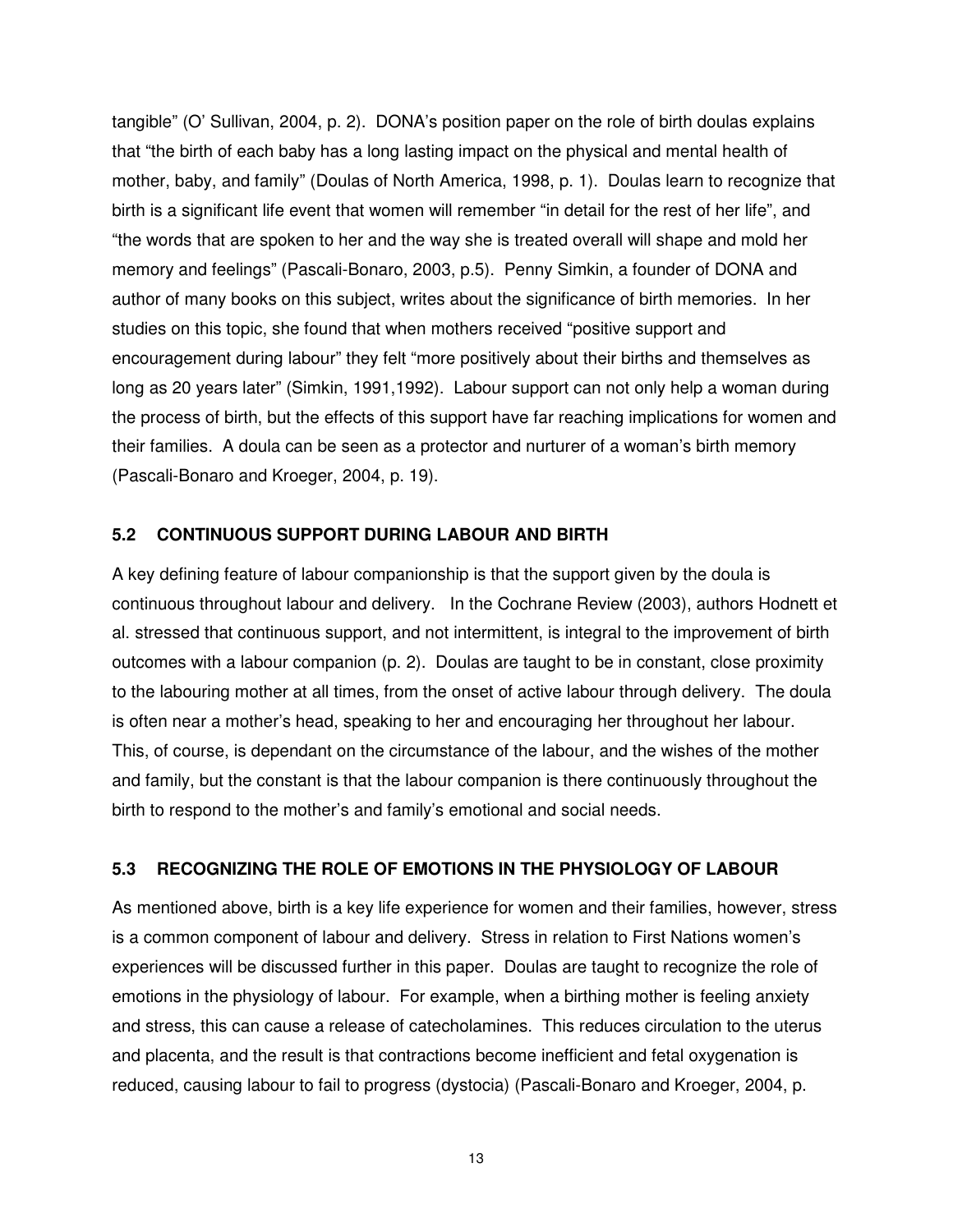**The Society of Obstetricians and Gynecologists of Canada (SOGC)** in their clinical practice guidelines state that "the continuous availability<br>of a caregiver to provide caregiver psychological support and comfort should be a key component of all intrapartum care programs, which should be designed for the effective prevention and treatment of dystocia (non-progressive labour)" (1995).

20). Penny Simkin describes "emotional dystocia", in which "distress from deep emotional issues causes excessive production of catecholamines"; however, if a mother is able to "express or releases her feelings" of stress and anxiety, her doula can provide the necessary support to "reconcile strong emotions" that caused the increase in catecholamines (2000, p.70).

Doulas also provide comfort techniques and encourage positions that promote progress during labour, and promote of early breastfeeding and bonding. In addition to these functions, doulas also play important roles as knowledgeable people who have information regarding women's choices during labour and delivery, communicators between medical staff and the birthing mother and her family, advocates for the birthing mother and her family, and in some cases, cultural brokers during labour and delivery. In the next section, we will explore how doulas could support First Nations women and families in these four areas.

## **6.0 ADDRESSING GAPS IN FIRST NATIONS MATERNITY CARE THROUGH LABOUR SUPPORT**

In 2004, the First Nations Centre and the Ajunnginiq Centre of the National Aboriginal Health Organization (NAHO) conducted a preliminary needs assessment entitled Exploring Models for Quality Maternity Care in First Nations and Inuit Communities. In the final report, key gaps in maternity care for First Nations women are identified (NAHO, 2006, p. 32). Although this was a preliminary study, the conclusions of the study are very much in line with other dialogues surrounding First Nations birth experiences. Using these key themes as signposts, we can explore ways in which labour support can improve maternity care experiences for First Nations women, in addition to the functions of labour support listed above. While doula services cannot address every issue raised in this section, such as continuity of care, it is clear that the majority of points raised can be, at least in part, ameliorated through the presence of continued support through labour and delivery.

From the preliminary needs assessment, the gaps in First Nations maternity care were identified as: lack of home/ in community birthing; lack of culturally trained staff; lack of continuity in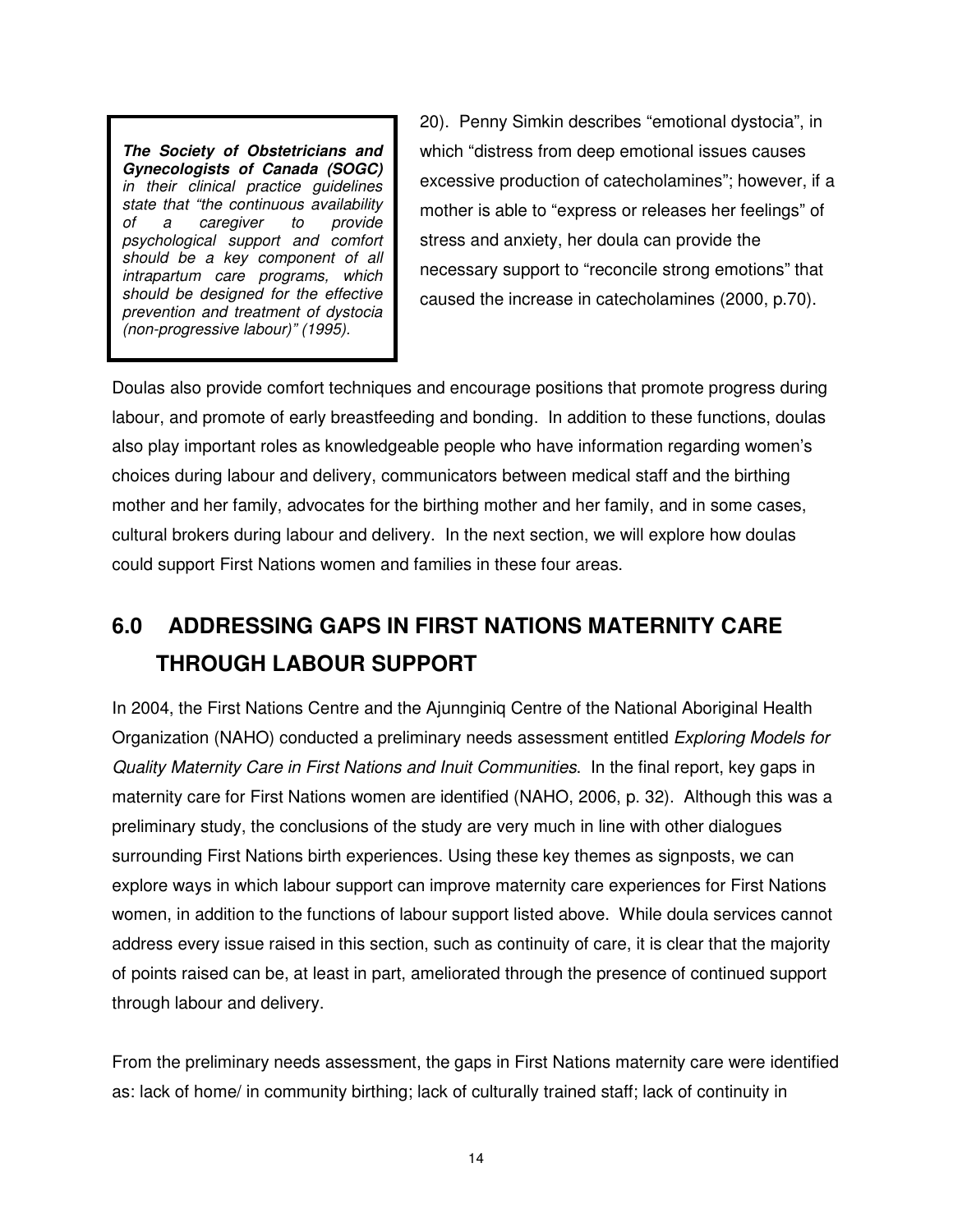services; lack of mental and emotional supports; inability to make informed choices; lack of supports for parents and families; and the failure to integrate traditional practices into maternity care (NAHO, 2006, p. 32). Four topics within these gaps will be highlighted to show the potential role of labour support. First, the issue of rural and remote birthing will be addressed. Second, we will look at the issue of cross- cultural communication with care providers. Next, the role of doula as a key part of the integration of traditional practices into maternity care will be discussed.

#### **6.1 LACK OF HOME /IN-COMMUNITY BIRTHING**

The topic of evacuation for birth from remote communities into urban centres has been written about at length by various authors (Kornelson et al., 2005; Chamberlain et al., 2001; Kioke, 1999; Jasen, 1997; Paulette, 1987). In Canada today, policies that transfer mothers in late pregnancy to referral communities to give birth are the norm, rather than the exception in most remote communities. Mothers are often transferred in their third trimester and stay for up to six weeks in the referral community. This means that many women are separated from their families, and in some cases, their other children (Chamberlain et al., 2001). This can cause a great deal of stress and anxiety for women birthing away from their community and social support network. As described by First Nations women in the focus groups of the NAHO study, this experience was a "lonely one, often plagued by insecurity, insufficient or inadequate food, the unfamiliarity of strange surroundings, missing family and other children, and an overall stressful experience" (National Aboriginal Health Organization, 2005, p. 32). The role of a doula in this situation needs little explanation considering the functions of labour support described above. As one woman who was preparing to birth in a referral community commented:

We're looking at getting a doula, because depending on when I go into labour and where [my husband] is, you know, it could take him up to eight hours to get down there, which could be too late so we're getting a doula so I won't be by myself. (Kornelson et al., 2005, p. 89)

The Society of Gynecologists and Obstetricians (SOGC) report on best practices for rural and remote birthing also recognizes the importance of this issue. They state that "when policies and practices are formulated, consideration must be given not only to the safety of delivery, but also to family and cultural needs at the time of delivery" (2007, p. 251).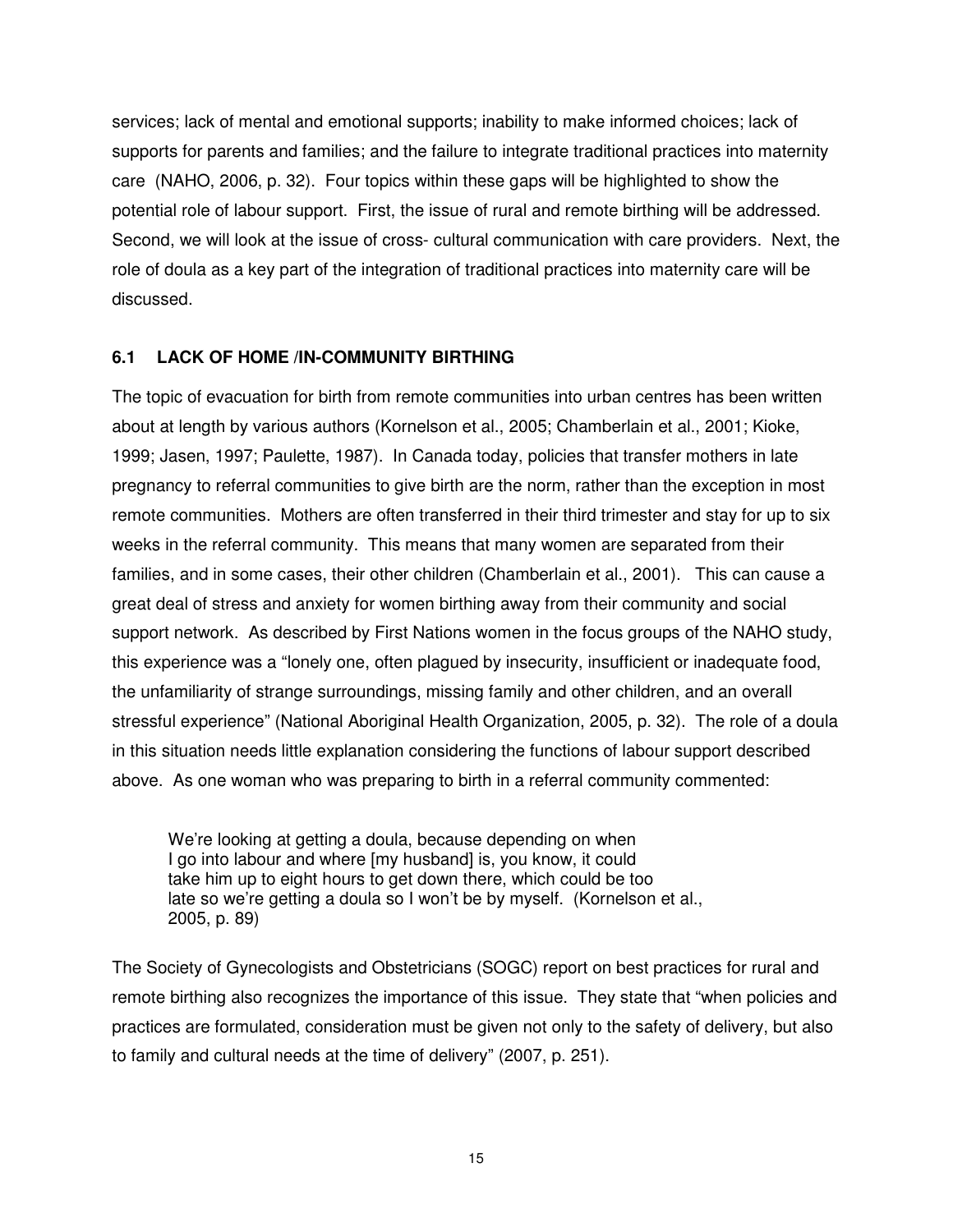#### **6.2 COMMUNICATION AND ADVOCACY**

Lack of appropriate communication was also identified in the NAHO needs assessment. Some women described their experiences as not feeling "respected or listened to by their health care providers" (2005, p. 33). Jennifer Watson et al. (2002) describe that, within the context of maternity care experiences of Australian indigenous women, "inappropriate communication techniques" were used and failed to "recognize that indigenous and non-indigenous linguistic conventions may be different" (p. 155). In addition to this difference of communication styles, language itself may become a barrier to effectively communicating with care providers when the mother and family's first language is not English. The role of a doula is often to act as a communicator or intermediary between primary care providers and the birthing mother and family. This becomes especially important in the context of cross cultural communication. As a Turtle Woman, Betty Day, explains:

 …mainstream American culture differs from many American Indian cultures around such issues as when it's appropriate to touch, speak, make eye contact, or use humour. For some mothers, dealing with issues of cross cultural communication might be a distraction during labour. As someone who is attuned to those differences… (I) am able to help Mothers relax and focus on childbirth. (O'Sullivan, 2004, p. 2)

 Having a doula who is of the same cultural and linguistic background can bridge these communication barriers and allow the mother to effectively communicate with her care providers. As facilitators of positive communication, they help to address and consider the woman's fears. As Pascali-Bonaro (2003) stresses, "with good, support communication, women can participate in decision making, a process that has been shown to contribute to a positive experience and a positive memory of birth" (p. 5).

First Nations women interviewed further expressed this need, as they "often felt pressured to accept treatment without understanding the implications of their decision and without any understanding of other options" (p. 33). Some women felt that their caesarean deliveries or inductions were to "ensure they delivered at a time that was convenient for the doctor", and because of this, felt it was necessary that there was a need for "someone to provide options for delivery and give them an overview of what is available and what is in their best interest" (p. 38). Communicating with care providers to help First Nations mothers to make informed choices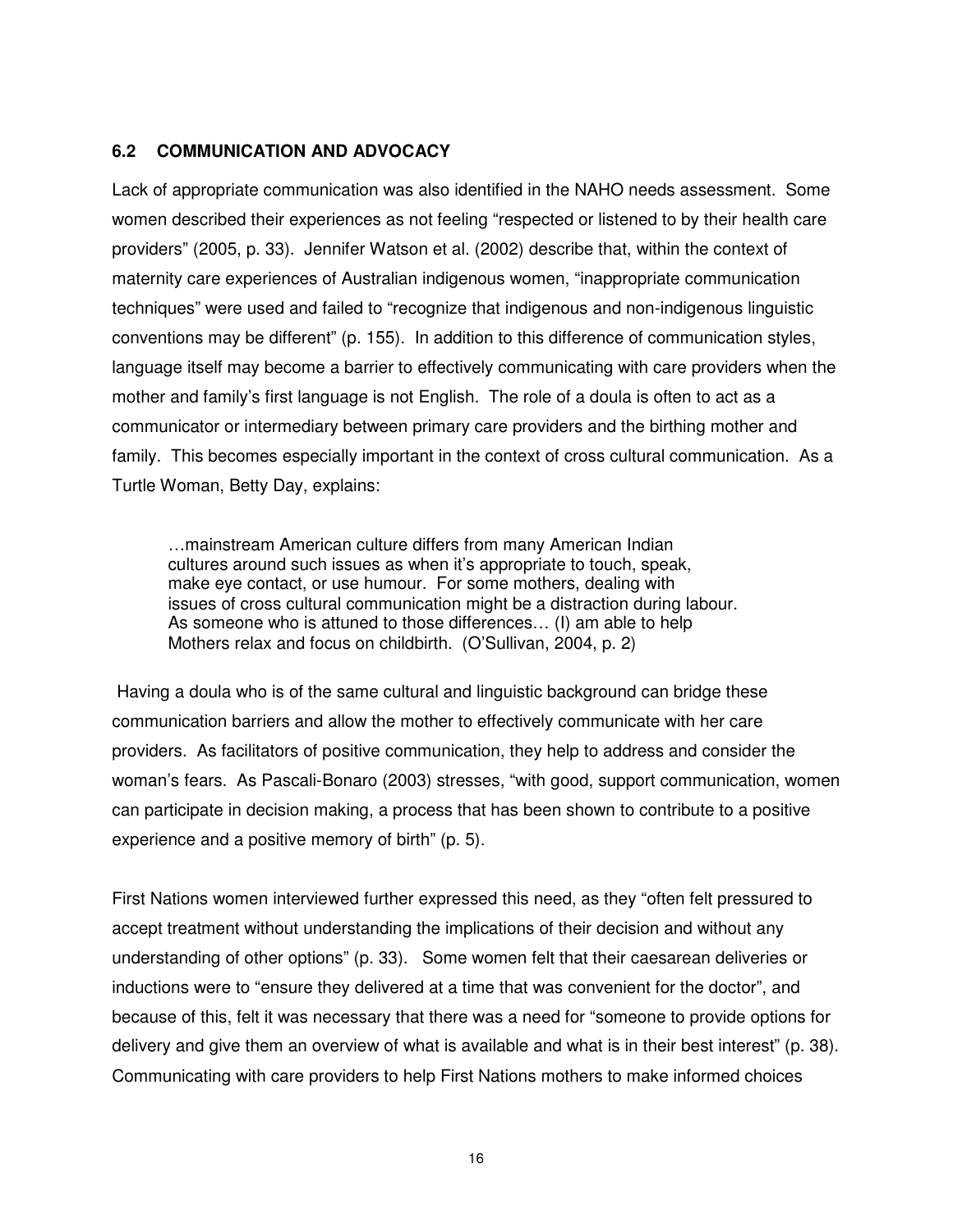about their birthing experiences is a key role that a doula can play to enhance First Nations maternity care.

#### **6.3 INCORPORATING CULTURAL PRACTICES**

Having a First Nations doula can also assist women to incorporate traditional practices into their birthing experience, and it creates a space where the understanding of these practices is acknowledged and understood. A First Nations woman who was assisted by a Turtle Women described how she did not need to take her focus off her own birthing experience to explain why she would like the hospital room to be smudged (O'Sullivan, 2004, p. 1). Another woman, Tara Rasmussen, who gave birth with a Turtle Women, described how having this traditional practice incorporated into her birth experience made her feel happy and at peace. She had grown up with the scent, and when the birthing room had been cleansed with it she felt "good for my baby to come into the room smelling sage" (O'Sullivan, 2004, p. 1).

Cultural practices surrounding birth differ from community to community, so there is variation in practice. However, sometimes just the presence of a doula from the same cultural background will make a difference in labour support, with or without the incorporation of traditional practices. The key is that the doula "needs to be a member of the community they serve, and they need to be skilled at advocating for themselves and their neighbours" (Disease Management Advisor, 2007, p. 26). As one woman described her doula in a community based program, "she knows where I am coming from and I know where she is coming from, and she helped me in a way nobody else did" (Breedlove, 2005, p. 19). This connection is also important for the women working as labour support. One Turtle Woman's goal is to "make a powerful connection with a pregnant woman… because she sees her own daughters and sisters in the eyes of the mothers she works with" (O'Sullivan, 2004, p. 3). As described by First Nations women in the needs assessment, care has been "largely divorced from their heritage and cultures" (NAHO, 2005, p. 34). First Nation doulas have great potential to bring the recognition of culture and tradition into birthing practices for First Nations women.

The role of, and need for doula care for First Nations women has been made clear in the above sections. Now, we will look at the existing models of labour support care and the possibility of implementing these models into First Nations maternity care.

17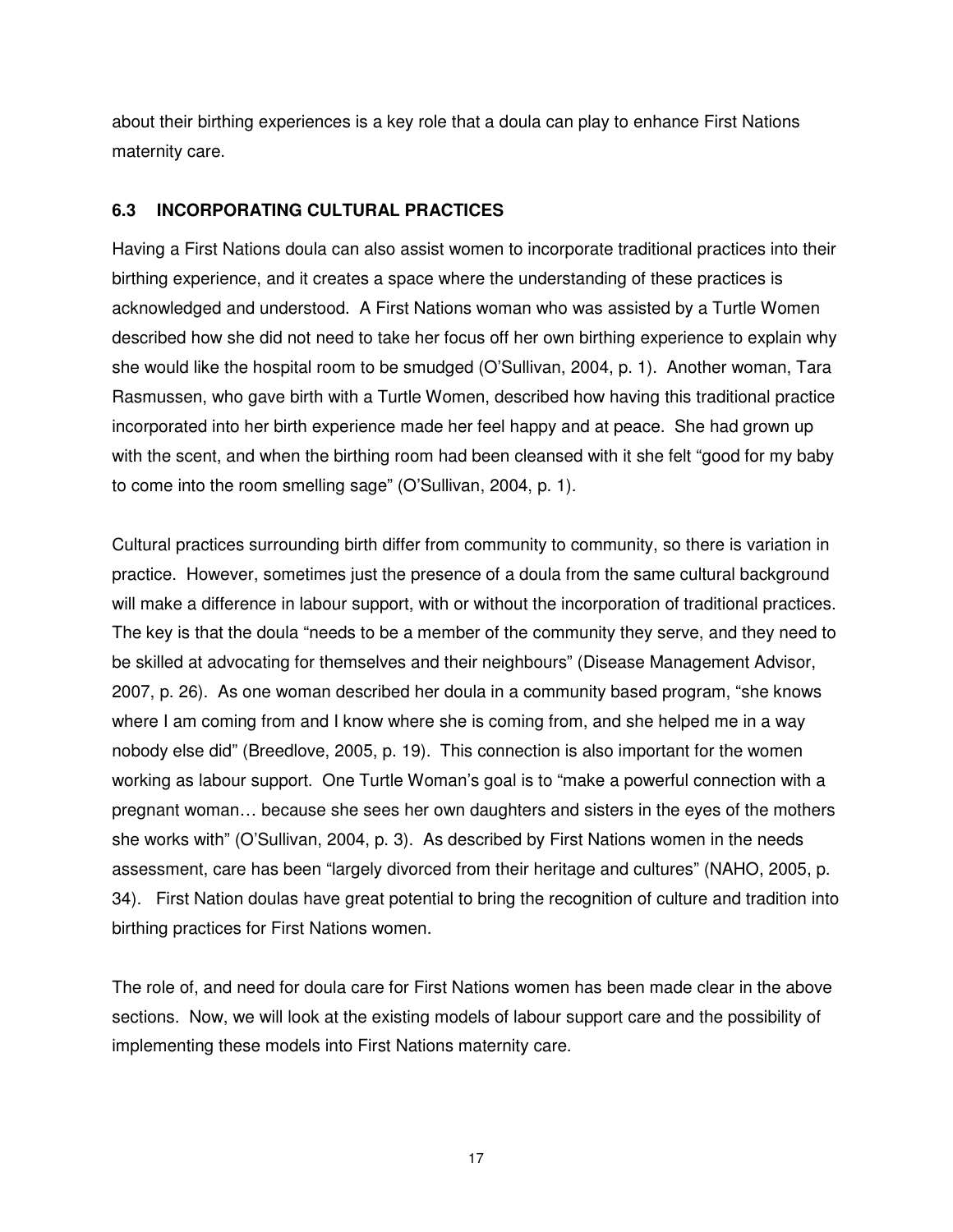## **7.0 MODELS OF DOULA CARE AND TRAINING**

There is a wide variety of doula care models. The most common model used has been a feefor-service model (Low et al., 2006, p. 25). More recently, other models of doula care, particularly those targeting specific populations, have emerged. Private practice doulas often charge \$250- \$800 per birth, and because of this, many socio-economically challenged clients do not have access to these services. Some doctors and midwives have also hired doulas to work with their patients (Lynch, 1998, p. 156). Hospital-based doula programs are also gaining popularity in the United States, however, these are slower to come about in Canada. It is important to note that the Cochrane Review reported evidence that maternal and fetal outcomes were better if the labour support came from someone who was not a member of the hospital staff (Hodnett et al., 2003, p. 1). One of the reasons given for this conclusion was that the organization of care in modern maternity units, including "shift changes, diverse staff responsibilities, and staff shortages appear to limit the effectiveness of labour support provided by members of the hospital staff" and that "non-hospital caregivers may be able to give greater attention to the mothers' needs" (Hodnett quoted in Childbirth Connection, 2003).

#### **7.1 EXPLORING THE COMMUNITY-BASED DOULA MODEL**

The Community-Based Doula Model (CBDM) was developed to provide labour support services through social service agencies to underserved populations. The CBDM bridges the gap

between "health and social services by defining an extended support role that begins in the home community, continues with the birthing woman when she enters the hospital, and follows her back home with her baby in the early postpartum period" (Broomfield and Abramson, 2006). Main differences between fee-for-service labour support and community-based labour support are that the latter targets underserved pregnant women, provides service at no cost to the client, and seeks to employ doulas who are from the communities in which they practice. A

#### **The Three Main Principles underlying the Community-based Doula Model (CBDM) are that labour support is:**

**Community-based**: Doulas are lay women recruited from their communities being served, supporting women from their own neighbourhoods, bridging language and cultural barriers and assisting families in getting health needs met;

**Relationship-based**: The intervention begins as early as possible in the pregnancy and is based on a long-term, trusting, nurturing relationship between the doula and the pregnant women. The intervention also encourages the involvement of other family members, especially the birth father;

**Collaborative**: A successful program implementation requires the active partnerships of community members, social service providers, health care providers, and funders. (Broomfield and Abramson, 2006)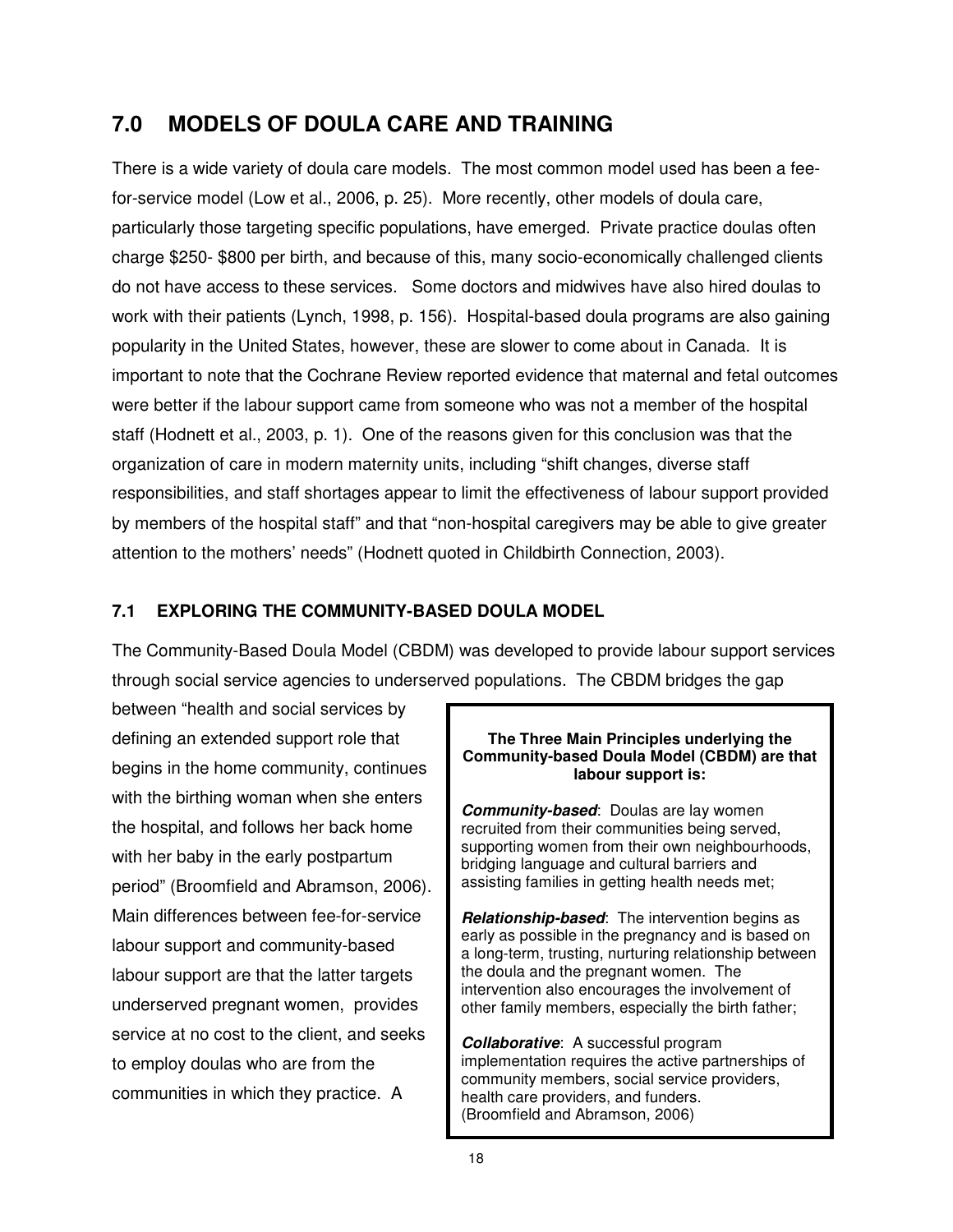good example of how doula care has been incorporated into a community-based model of collaborative care is the South Community Birth Program in Vancouver, British Columbia.

#### **7.2 SOUTH COMMUNITY BIRTH PROGRAM (SCBP)**

Established in 2004, the SCBP is a primary maternity care program that meets the needs of the low-risk childbearing population in Vancouver, British Columbia in an area that has great cultural diversity. The SCBP offers prenatal care, birth at a hospital (BC Women's Hospital and Health Centre), postpartum care to six weeks, doula support, and family physician referrals. The objectives of the project is to be a model of interdisciplinary care that honours the healthy, natural process of birth, and to provide a safe birth experience and improve health outcomes of women and their babies; and to work in partnership with women to assume an active role in their health care.

The SCBP doula program is provided at no extra cost to the women in the program. The doulas working in the program speak fifteen different languages including Bengali, Cantonese, Mandarin, Japanese, Punjabi, Tagalong, Farsi, Hindu, Urdu, Indonesian, Spanish and French. They try to ensure that the doula that works with the women is communicating in the client's first language. The doulas in the program are provided with DONA training and mentorship with experienced certified doulas. Once they are certified, they are assigned clients, and are paid for the doula care they provide (SCBP, www.scbp.ca, 2008).

## **8.0 CURRENT INITIATIVES**

Doula care and training has begun to gain momentum in some Aboriginal communities across Canada. The following is an overview of some of the initiatives that are currently taking place. Since many of the initiatives happen on a grassroots level, there is minimal information about some of the programs. These initiatives have often grown independently of one another, and there is an identified need for more sharing of these approaches and initiatives within the context of First Nations maternity care.

#### **8.1 BRITISH COLUMBIA ABORIGINAL PERINATAL HEALTH COMMITTEE**

The British Columbia Aboriginal Perinatal Health Committee (BCAPHC) grew out of a steering committee that focused on Aboriginal perinatal health and built on the 2006 Maternity Care Enhancement Project that was done for the general population. This committee within the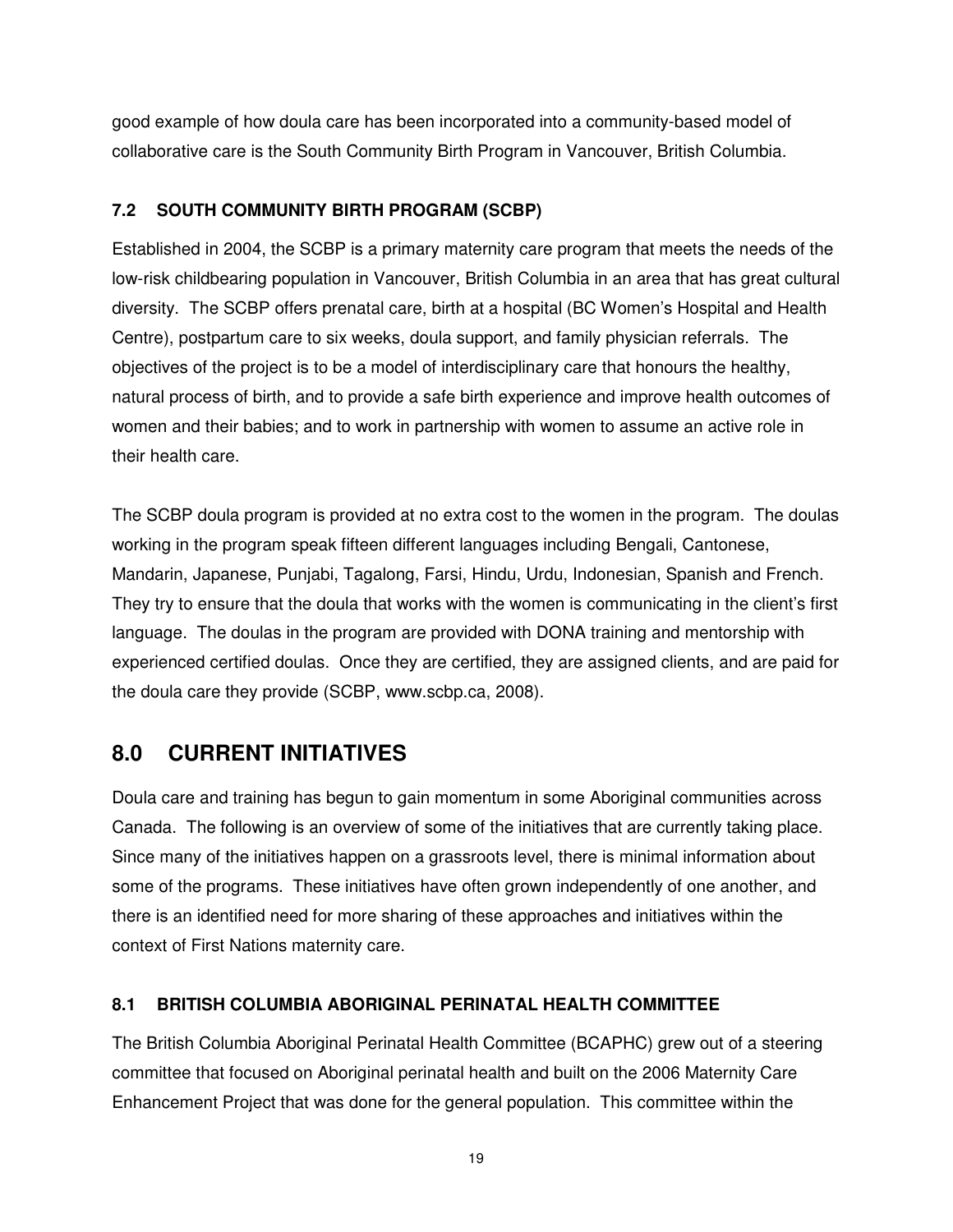provincial Perinatal Health Program interacts directly with the Health Authorities. This allows the committee and its staff to be able to affect change in Aboriginal maternity care in a concrete and effective way. The committee has articulated key strategies and directions in regards to Aboriginal perinatal health in British Columbia. One of these strategies is to incorporate doula care. A recommendation that emerged from a recent gathering of the committee is to "increase number of doulas through a variety of educational and interdisciplinary training programs generating a better understanding on each other's roles" (Barney and Cerani, 2008).

The BCAPHC has formed a sub-committee to work directly on this issue, and at present they are currently developing doula information materials, developing curriculum that is culturally reflective and appropriate, conducting an environmental scan of doula services in First Nations communities in British Columbia, and developing strategies for training and incorporating doula care into existing First Nations health programs.

#### **8.2 HAILIKA'AS HEILTSUK HEALTH CENTRE, MATERNAL CHILD HEALTH PROGRAM**

The Heiltsuk Nation is located on the central coast of British Columbia. The mission for the Heiltsuk Health Centre is to develop a community based healing programs that will reduce death rates, injury and disability and partner the promotion of positive parenting, family support and culture/language promotion to strengthen community action and empowerment. The Maternal Child Health Program (MCH) activities include pregnancy and newborn care, nutrition support, child development, parenting classes, accident prevention, and celebrations. The program has incorporated doula services into their program in a unique way. Although there is no birthing facility in the community, and woman are transported to a referral community to deliver their babies, the MCH home visitors are trained as doulas and provide prenatal and postpartum support to their clients. Their approach is described as follows:

 The Doulas take a first line role in establishing relationships in the home in a non-threatening way. By bringing useful information for a planned home visit the Doulas are able to establish themselves as resources for information, this enables clients to make informed choices and feel supported. (MCH, 2008)

In their experience with this program, it was also seen that doulas played a role in the development of collaborative relationships between the hospital and the health centre. This is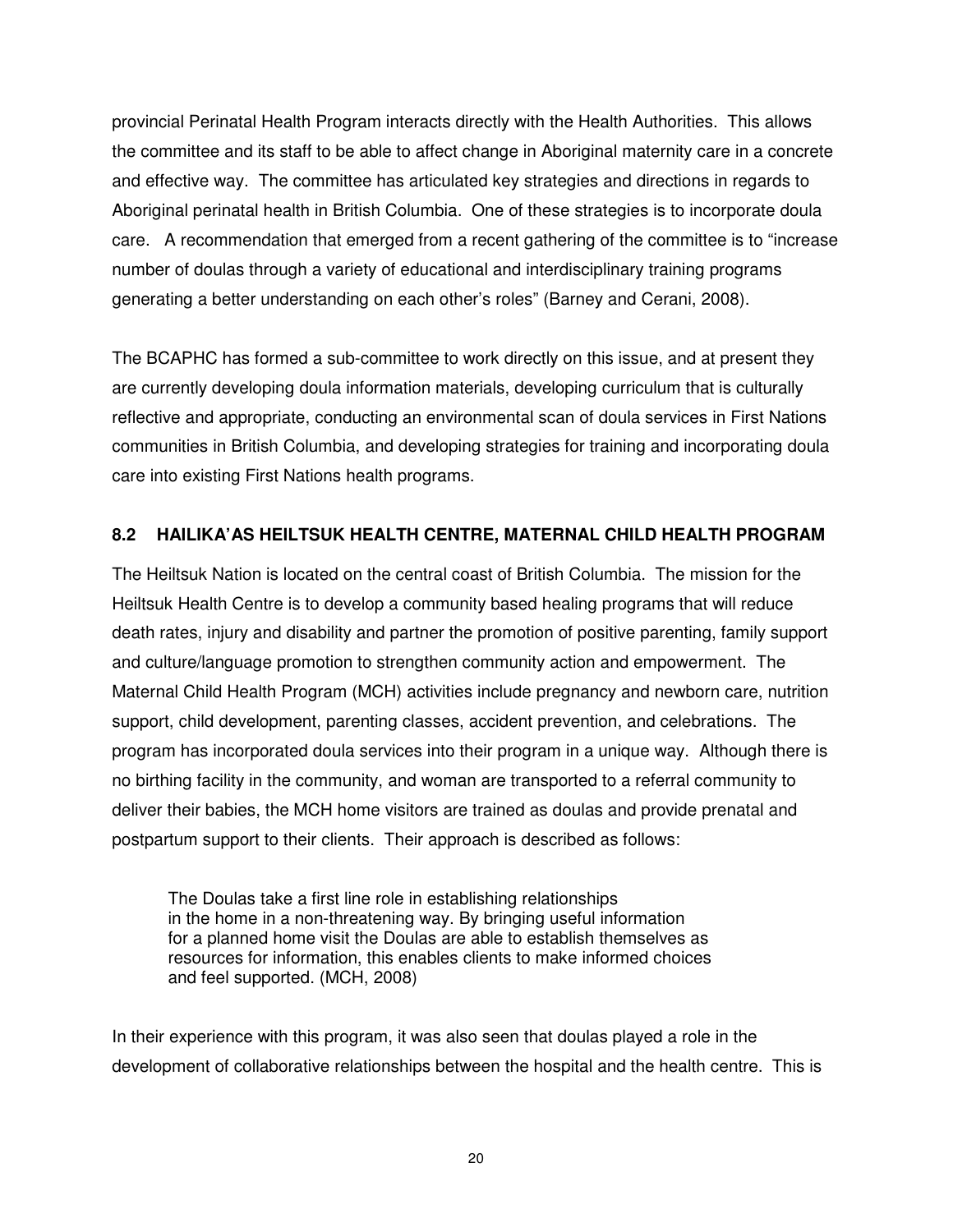especially important in times of emergency with pregnancy and childbirth that can arise in remote communities.

## **8.3 THE PUBLIC HEALTH DEPARTMENT OF THE CREE BOARD OF HEALTH AND SOCIAL SERVICES OF THE JAMES BAY CREE, AWASH PROGRAM**

The Public Health Department of the Cree Board of Health and Social Services of the James Bay Cree (CBHSSJB). The Awash team of the CBHSSJB promotes the health and safety of young children, from birth to nine years old, and their families. The services include: interventions for pregnant women, infants and young parents (including prenatal and postnatal services for families in difficulty, midwifery services, and breastfeeding initiatives); prevention of infectious diseases (vaccine preventable diseases, tuberculosis, rabies and zoonoses, and nosocomial infections); and dental health (research and prevention services). The Awash program is also currently developing a ten-day doula training program for their communities. This curriculum fully incorporates traditional teachings and understandings of pregnancy and childbirth with the standard doula training.

## **8.4 HEALTH CANADA, FIRST NATIONS AND INUIT HEALTH, MATERNAL CHILD HEALTH**

The Maternal Child Health (MCH) program of the First Nations and Inuit Health (FNIH) branch of Health Canada has also begun to support doula training for their staff in First Nations communities. The MCH program's long term goal is to support pregnant First Nations women and families with infants and young children, who live on reserve, to reach their fullest developmental and lifetime potential. In identified First Nations communities, the MCH program strives to have contact with all pregnant women and new parents, including home visiting. In FNIH regions (Alberta, Saskatchewan, and the Atlantic region) the MCH program workers have undergone doula training. This training included the standardized doula training, and some of the trainings incorporated traditional birthing knowledge and sharing of cultural experiences. Although it is unclear exactly how the training will be incorporated into the practice of MCH staff, it is seen as a first step towards having First Nations women trained as doulas in their communities.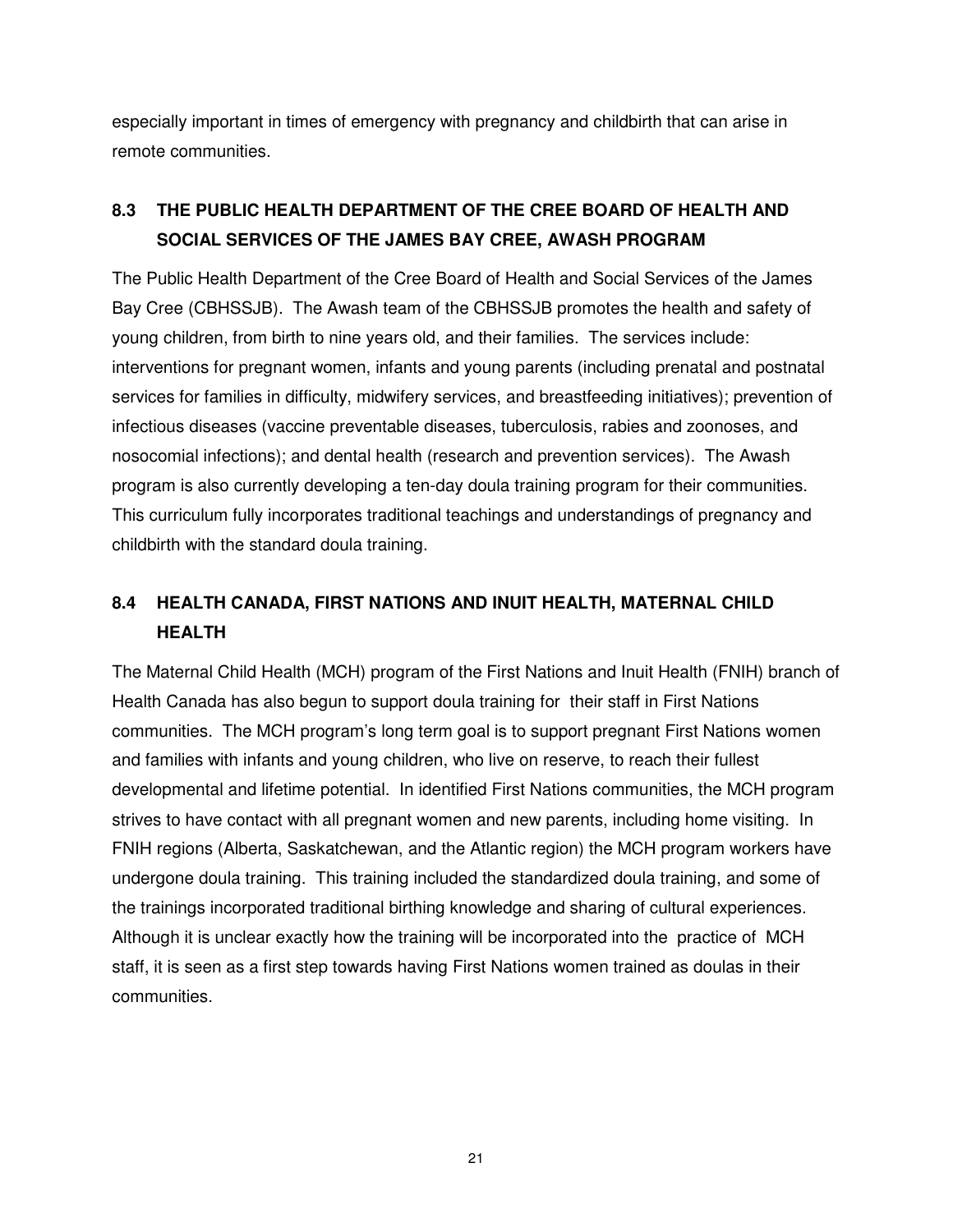## **8.5 CANADIAN MOTHERCRAFT BIRTH AND PARENT COMPANION PROGRAM AND WABANO CENTRE FOR ABORIGINAL HEALTH**

The Canadian Mothercraft of Ottawa-Carleton (CMOC) is a non-profit organization established in 1944. It provides programs and services for parents with infants and children. In 1990, they established the Birth and Parent Companion Program (BPCP), which aims to improve prenatal health and birth outcomes for families in the area. The BPCP trains volunteer companions to "provide one on one support, information, companionship and mentoring to mothers who are alone, marginalized, or otherwise "at risk" for parenting" (Canadian Mothercraft, 2007, p. 1). Clients are referred to the program by various health and service organizations. The volunteers are on call 24 hours a day and stay with their clients through the entire birth. The results of this program show that their numbers pertaining to maternal and fetal outcomes are better than average in comparison to the local and provincial averages for all births (Canadian Mothercraft, 2007, p. 8).

The Wabano Centre for Aboriginal Health is an urban health centre that provides quality, holistic, culturally-relevant health services to Inuit, Métis and First Nation communities of Ottawa; engages in clinical, social, economic and cultural initiatives that promote the health of all Aboriginal people; and promotes community-building through education and advocacy.

The CMOC-BPCP and the Wabano Centre for Aboriginal Health have recently engaged in a partnership that will adapt the Birth Companions training program to make it more culturally relevant for Aboriginal volunteers. The two organizations will also support a process through which Birth Companion volunteers will work out of the Wabano Centre for Aboriginal Health.

## **9.0 NEXT STEPS**

The growing awareness of doula care for First Nations women is a promising sign, however, finding the right model of care, and providing funding for doula services remains a challenge. The following next steps identify key themes from this discussion paper, and suggest possible ways forward for First Nations to explore and establish doula services in their communities.

**Awareness**: Raising awareness of doula services and their potential positive impacts is an important first step. By providing information on doula care through a variety of media, community members and other stakeholders will have the tools to support and explore this area

22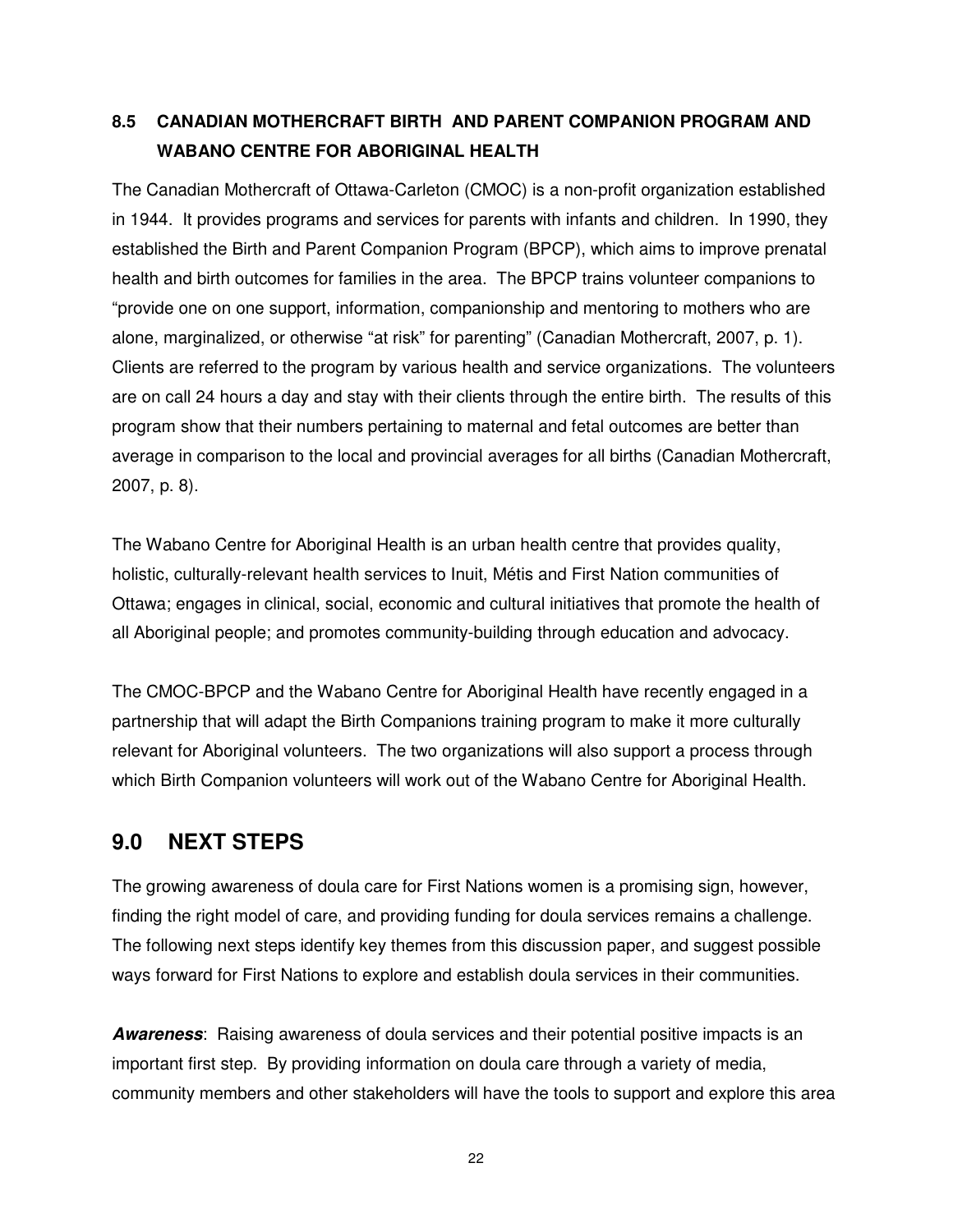further. Gaining community support for doula care is integral to its success in communities. Also, it is important to gain awareness of other initiatives that are taking place in regards to doula care across Canada. By sharing information and experiences, communities looking at doula care can learn about possible approaches and models of care.

**Training**: Training First Nations doulas is also needed. Incorporating doula training into other existing positions in health care is also important. As well as providing training, the development of curriculum specific to First Nations people needs to be supported.

**Building sustainable models**: Since doula services have only been incorporated into a few First Nations communities in Canada, it is important to explore models of doula care that are sustainable and that fit within the community's needs and desires. Using examples from other communities and building on these experiences is recommended.

**Funding**: Finding sustainable funding for doula services and doula training is an important step in this process. Identifying a variety of possible new funding sources, such as foundations or federal funding, is a first step. Alternatively, collaboration with existing health care systems could be considered. This approach might entail adapting current models and funding structures to include doula services as part of primary health care services.

**Research**: Currently, no research exists on doula care in First Nations communities, or the role of social support in pregnancy and childbirth for First Nations people. This lack of research is a major gap, especially when building projects and identifying possible funding sources. Initiating research in this area is congruent with recent research in the field on indigenous health. Chantelle et al. (2007), state that:

> Researchers have taken a keen interest in the determinants of indigenous health, including poverty, violence, and access to health care… however, (researchers) have so concentrated their efforts on the disparities that few have sought to model thriving health. In particular, there has been a lack of research into how one's societal resources, such as social support, can shape health status. (p. 1)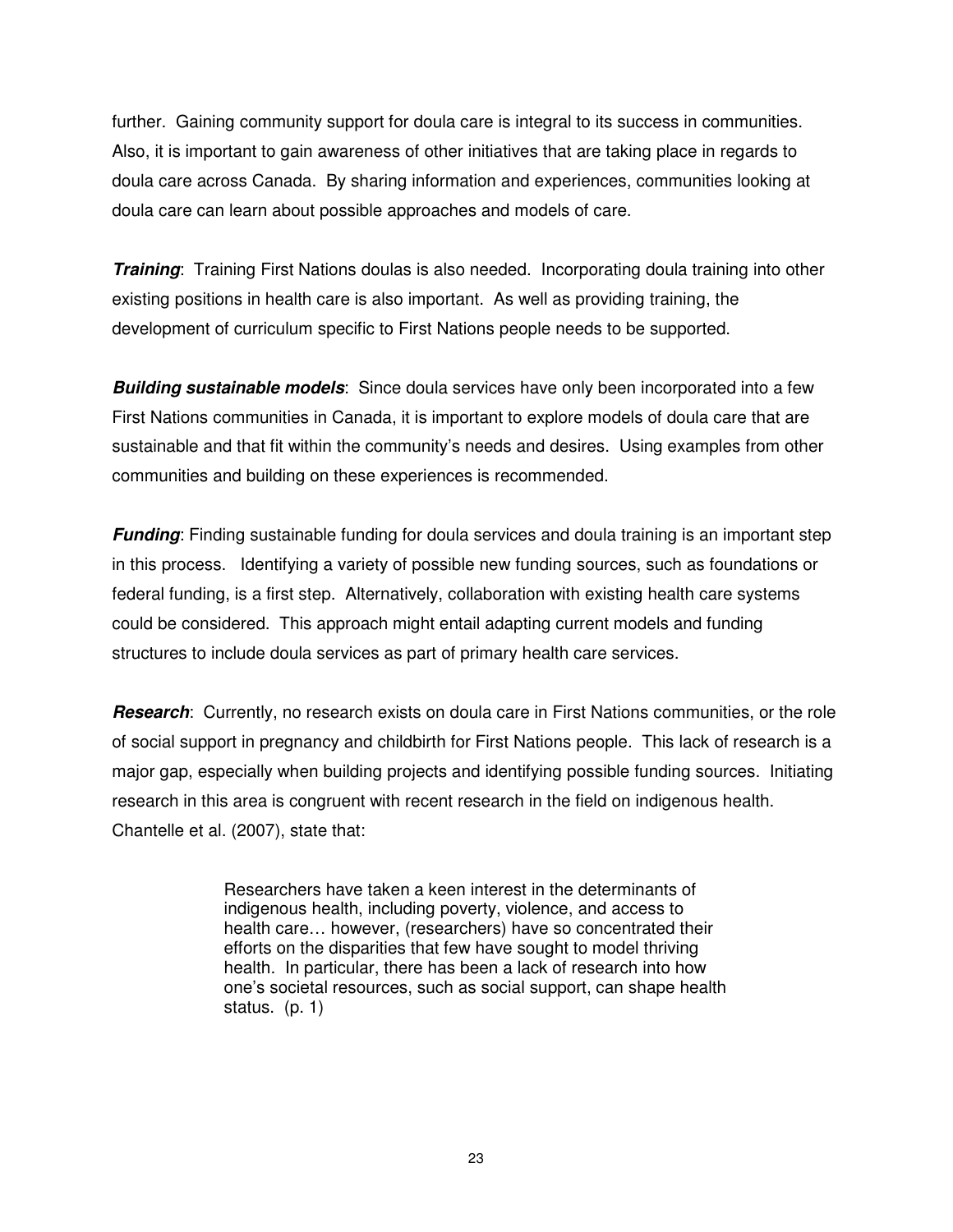This shifting of focus from "illness-based research" towards an "approach that understands, explains, and nurtures health" is an important one, and is welcomed into the discussion surrounding First Nations maternal child health (Chantelle et al., 2007, p.1).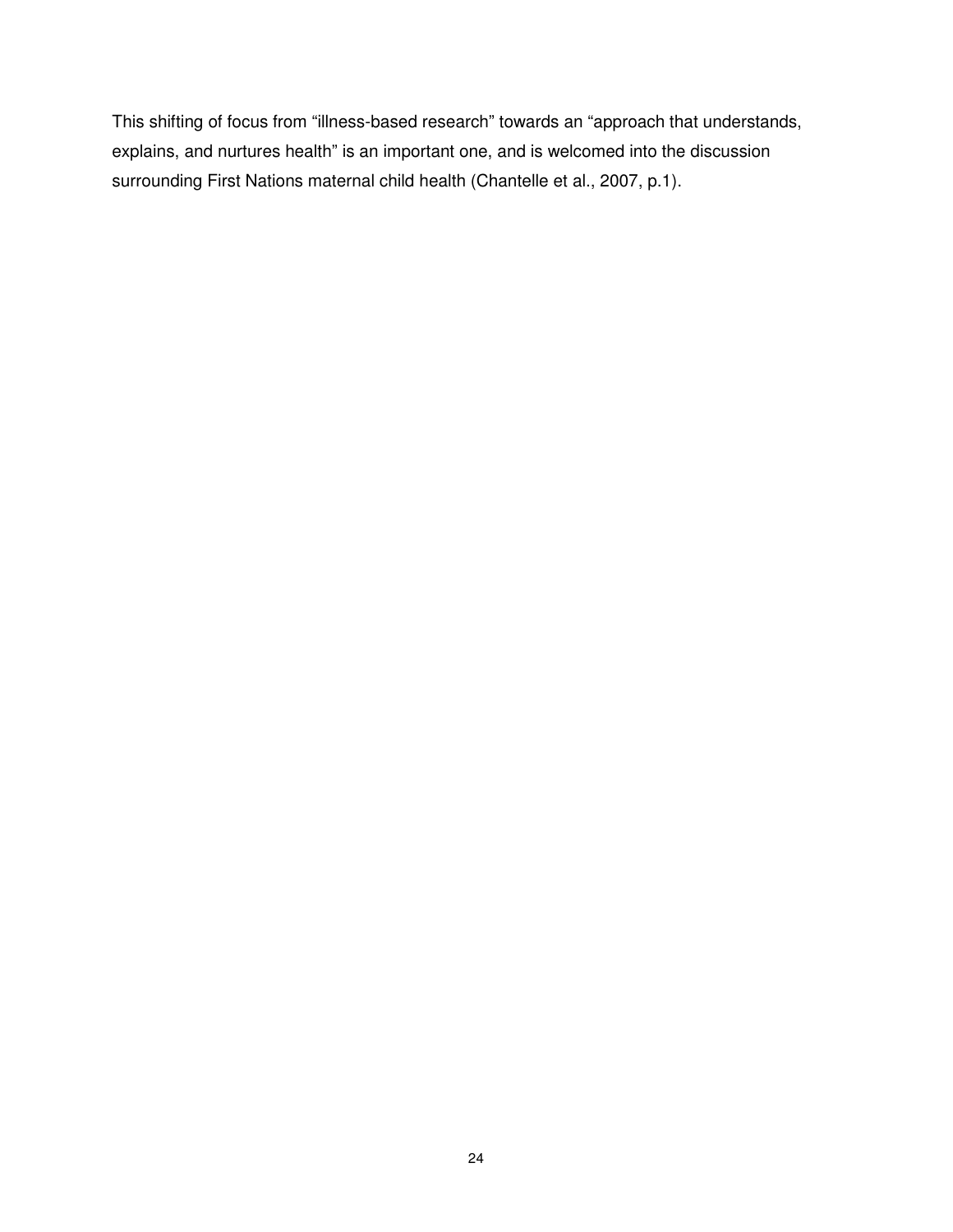## **10.0 CONCLUSION**

Throughout this paper, the role of a doula has been defined and advocated as a way of improving birth outcomes for First Nations women. As an evidence-based practice, labour support has shown to improve birth outcomes and have no known risks (Hodnett et al, 2003, p. 1). The positive impacts of labour support are now well-documented, and suggest that doula care should be a significant consideration in policies and practices surrounding First Nations maternity care. In a review of maternity services for indigenous women in Australia, it is stated that "a doula is a short term solution to an existing long term problem" (Hirst, 2005, p. 126). However, throughout this paper, it has been shown that the implications of labour support are far reaching. As one Turtle Women described it, "(it) can have implications that can extend beyond just one birth, and even beyond one generation, because it helps women reclaim a legacy of power that centuries of history have tried to take away. They can pass that legacy along to their children" (O'Sullivan, 2004, p. 2). Carol Lynch (1998) also concludes:

> … (doulas) prove to be more than just a nice thought. Not only is it an effective way to lower obstetric expenses and improve the outcome for mothers and babies, it is a concept rife with potential for enhancing mothers' abilities to confidently and capably parent the next generation of caretakers of our earth (p. 156).

The re-introduction of social and emotional support during pregnancy and childbirth has the potential to improve health outcomes for First Nations women and children. It is hoped that this discussion of doula care for First Nations women will become a part of the greater process for positive change in First Nations maternal health care, and that we will again have the opportunity to mother First Nations mothers though pregnancy and childbirth experiences.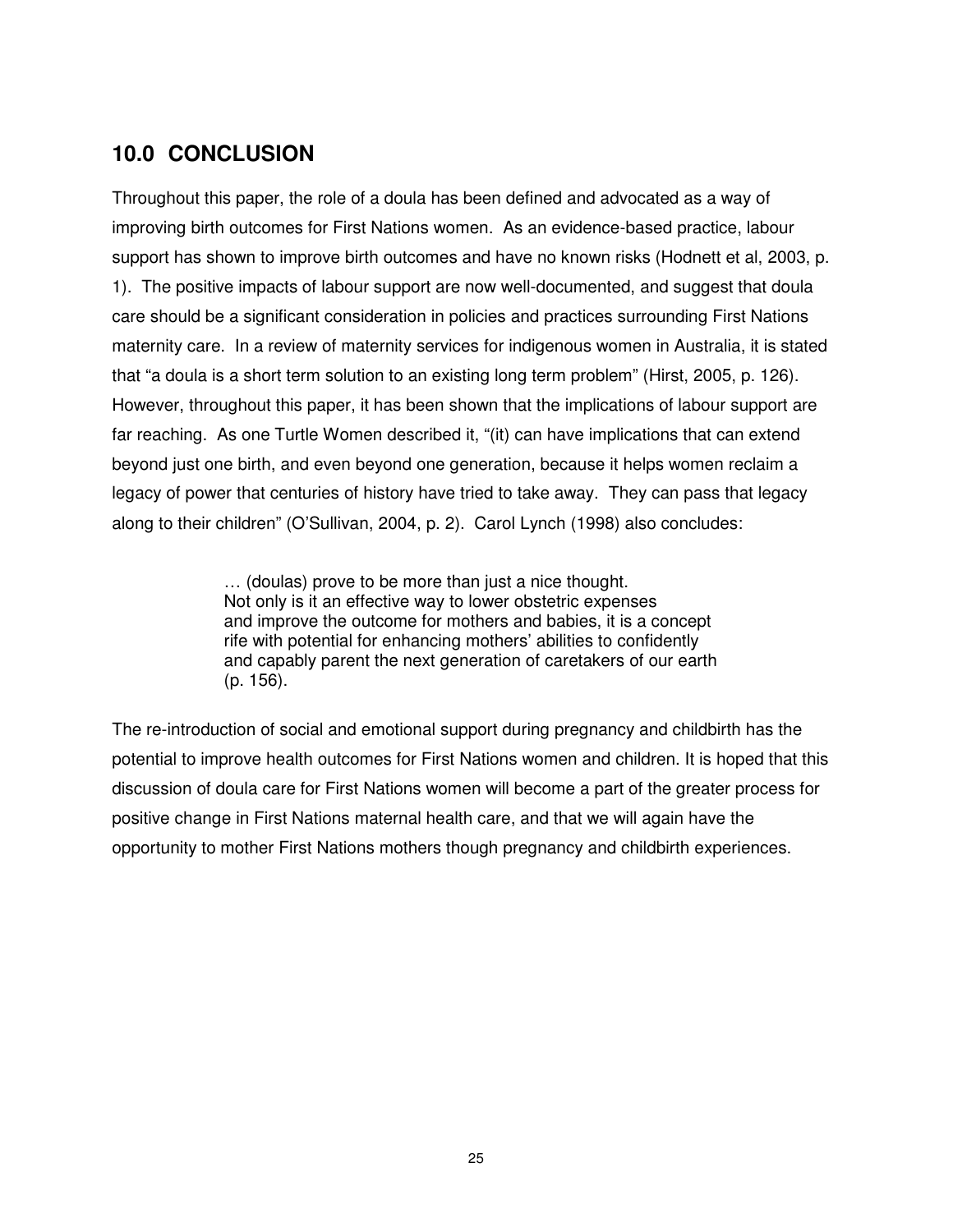#### **11.0 BIBLIOGRAPHY**

Abele, S. B. D. (1934). Maternal Mortality among Pueblos. American Journal of Physical Anthropology, 18, 431-355.

Ashford, J. I. (1988) George Engelmann and Primitive Birth. Janet Isaacs Ashford: Solana Beach, CA.

Barney, L., and Cerani, J. (2008). Themes from the Aboriginal Perinatal Retreat. Unpublished document.

Bowers, B. B. (2002). Mothers' Experiences of Labour Support: Exploration of qualitative research. Journal of Obstetric, Gynecologic, and Neonatal Nursing, 31, 742-752

Breedlove, G. (2005). Perceptions of Social Support from Pregnant and Parenting Teens Using Community-Based Doulas. Journal of Perinatal Education, 14, 15–22,

British Columbia Aboriginal Maternal Health Project (2006). Aboriginal Maternal Health in British Columbia: A Toolbox. Vancouver, BC: Author.

Broomfield, K. and Abramson, R. (2006). Community-based Doula Program Replication: New Outcomes from the Field. Poster presentation for American Public Health Association.

Canadian Mothercraft of Ottawa-Carleton (2007). Birth and Parent Companion Program: Building a healthier community one family at a time. Ottawa, ON: Author.

Campero, L., Garcia C., Diaz C., Ortiz O. et al. (1998). "Alone, I wouldn't have known what to do." A Qualitative Study on Social Support During Labour and Delivery in Mexico. Social Science Medicine, 47, 395-403.

Chalmers B., and Wen, S. W. (2004). Perinatal Care in Canada. BMC Womens Health,, 25:4 Suppl. 1, S28.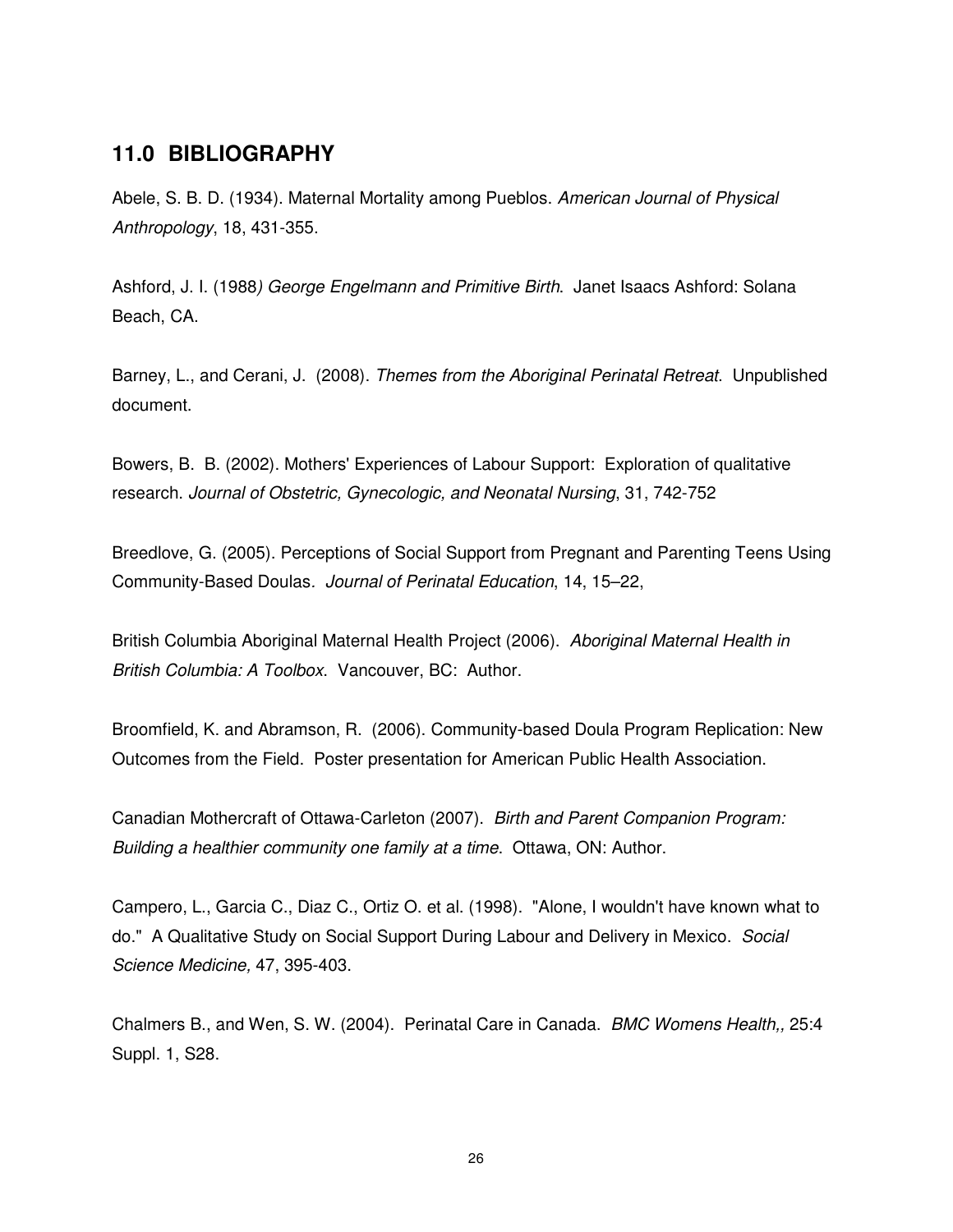Chalmers, B., and Wolman, W. (1993) Social support in labor: a selective review. Journal of Psychosomatic Obstetrics and Gynaecology 14, 1-15.

Chamberlain, M., Barclay, K., Kariminia, A., and Moyer, A. (2001). Aboriginal Birth: Psychological or Physiological Safety. Birth Issues, 10 (3/4), 81-85.

Chantelle, A, M., Richmond, N., Ross, A., and Egeland, G. (2007). Social Support and Thriving Health: A New Approach to Understanding the Health of Indigenous Canadians. American Journal of Public Health, 97, No. 10, 1827-1833.

Chicago Health Connection. Chicago Health Connection Doulas. Retrieved October 10, 2007 from: http://www.chicagohealthconnection.org/doula/doul.htm

Childbirth Connection (2003). Doulas reduce cesearans. Retrieved May 30 2008 from www.joyfulbeginning.net/?page\_id=14

Cohen, N. W. and Estner, L. (1983). Silent knife: Cesarean prevention and vaginal birth after cesarean. Westport, CT: Bergin and Garvey.

Disease Management Advisor (2007). A traditional model of pregnancy care shows promise in reaching disadvantaged women. Vol. 13, No. 3, 25-36.

Doulas of North America International (July, 1994). Position Paper: The Postpartum Doula's Role in Maternity Care. Presented at the International Conference of Doulas of North America. Seattle, Washington.

Gilliland, A. L. (2002). Beyond Holding Hands: The modern role of the professional doula. Journal of Obstetric, Gynecologic, and Neonatal Nursing, 31, 762-769.

Hirst, C. (2005). Re-birthing: A review of Maternity Services in Queensland. Queensland Government, Queensland Health, Australia.

Hodnett, E., and Osborn, R. (1989). A randomized trial of the effects of monitrice support during labour: Mother's views two to four weeks postpartum. Birth, 16, 177-183.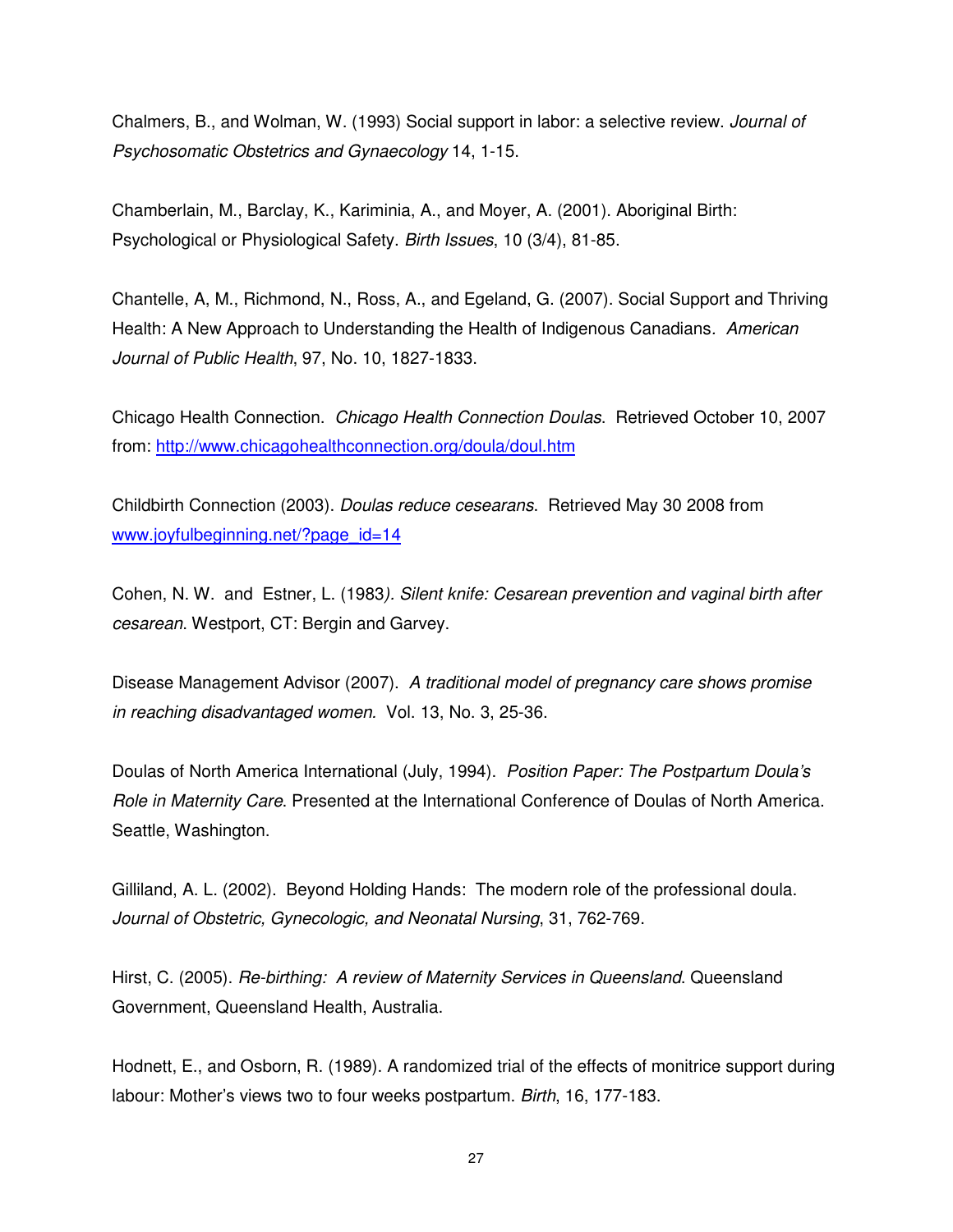Hodnett, E. D., Gates, S., Hofmeyr, G. J., and Sakala, C. (2003). Continuous Support for women during childbirth. The Cochrane Database of Systematic Reviews, Issue 3.

Hofmeyr, G. J., Nikodem, V. C., Wolman, W..L., Chalmers, B. E., and Kramer, T. (1991). Companionship to modify the clinical birth environment: Effects on progress and perceptions of labour, and breastfeeding. British Journal of Obstetrics and Gynaecology, 98, 756–64.

Hunter, L. P. (2002). Being with Women: A Guiding Concept for the Care of Laboring Women. Journal of Obstetric, Gynecologic, and Neonatal Nursing, 31, 650-657.

Jasen, P. (1997). Race, Culture and the Colonization of Childbirth in Northern Canada. The Society for the Social History of Medicine, 10 (3).

Kioke, S. J. (1999). Revisiting the Past: Discovering Traditional Care and the Cultural Meaning of Pregnancy and Birth in a Cree Community. Collections Canada. Montréal, QC: Queen's University Press.

Klaus, M. H., Kennell, J. H., and Klaus, P. (1993). Mothering the Mother. Reading, Massachusetts: Addison-Wesley Publishing Co.

Kornelson, J., and Grzybowski, S. (2005). Rural women's experiences of maternity care in British Columbia: implications for policy and practice. Status of Women Canada, Ottawa, Ontario.

Lantz, P. M., Kane Low, L., Varkey, S., and Watson, R. L. (2005). Doulas as childbirth paraprofessionals: Results from a national survey. Women's Health Issues, 15, 109-116.

Legislative General Assembly of the Oriental Republic of Uruguay (2001). Law 17.386; Ministry of Education and Culture. Montevideo: Oriental Republic of Uruguay.

Loughlin, B. W. (1965). Pregnancy in the Navajo Culture. Nursing Outlook, 13: 55-8.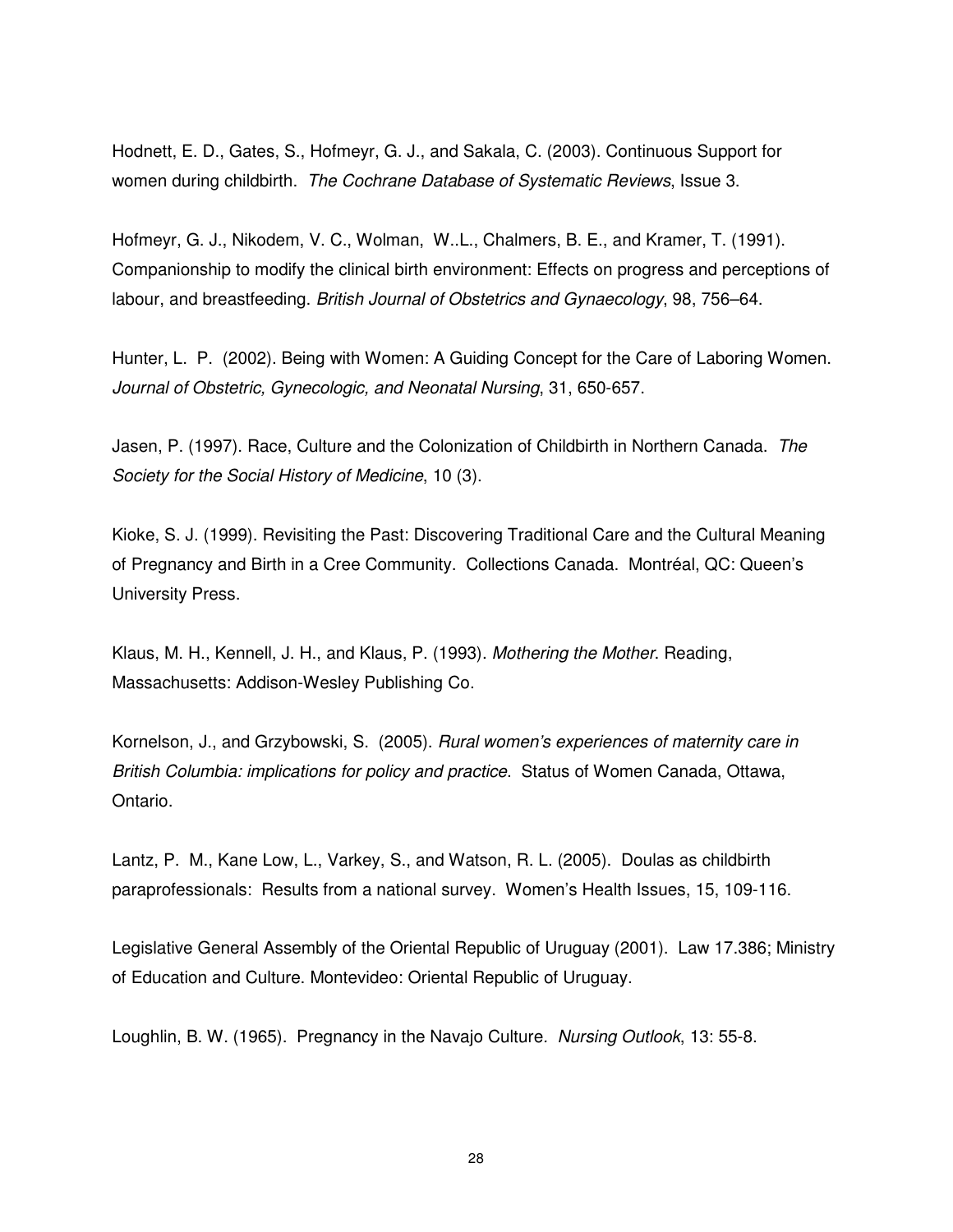Lou, ZC, Kierans WJ, Wilkins R, Liston RM, Uh SH, and Kramer MS, for the British Columbia Vital Statistics Agency, Infant mortality among First Nations versus non-First Nations in British Columbia: temporal trends in rural versus urban areas, 1981-2000, International Journal of Epidemiology 33, 1252-1259, 2004.

Low, L. K., Moffat, A., and Brennan P. (2006) Doulas as Community Health Workers: Lessons Learned from a Volunteer Program. The Journal of Perinatal Education, 15, 3.

Lynch, (1998). Doulas: Holding Women. The Indian Health Service Provider, November.

Maimbolwa, M. C. (2004). Maternity Care in Zambia with special reference to social support. Stockholm, Sweden: Karolinska Institute

Maternity Center Association. (1998). Your guide to safe and effective care during childbirth (Brochure). New York: Author.

Moffitt, P. M. (2004). Colonization: A Health Determinant for Pregnant Dogrib Women. Journal of Transcultural Nursing, 15, 323-330.

O'Sullivan, E. (2004). The Turtle Women. Mothering Magazine, Issue 127.

Olbrechts, F. M. (1931). Cherokee Belief and Practice with Regard to Childbirth. Anthropos: International Review of Ethnology and Linguistics, 26,17-33.

National Aboriginal Health Organization (2004). Midwifery and Aboriginal Midwifery in Canada. Ottawa, ON: Author.

National Aboriginal Health Organization (2006). Exploring Models for Quality Maternity Care in First Nations and Inuit Communities: A Preliminary Needs Assessment: Final Report on Findings. Ottawa, ON: Author.

Pascali-Bonaro, D. and Kroeger, M. (2004). Continuous Female Companionship During Childbirth: A Crucial Resource in times of stress or calm. Midwifery Womens Health, 49(suppl. 1),19–27.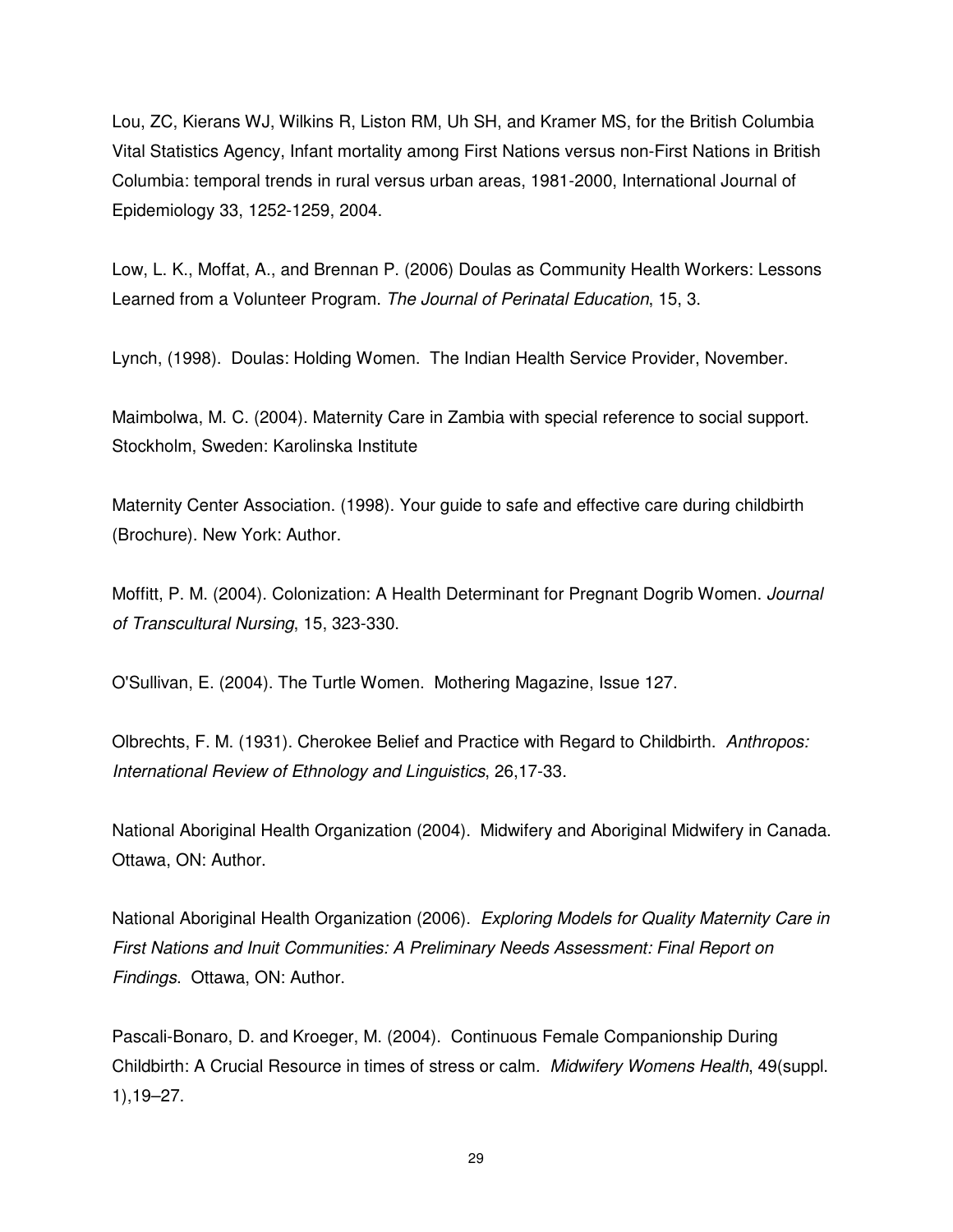Pascali-Bonaro, D. (2003). Childbirth Education and Doula Care During Times of Stress, Trauma, and Grieving. The Journal of Perinatal Education, 12, No. 4.

Paulette, L. (1987). Report on the Family Centered Maternity Care Project of the Native Women's Association of the NWT. Yellowknife, NT: Northwest Territories Status of Women.

Royal Commission on Aboriginal People (1996). Gathering Strength, Vol.1 & 3, Final Report. Ottawa, ON: Author.

Sauls, D. J. (2002). Effects of Labour Support on Mothers, Babies, and Birth Outcomes. Journal of Obstetric, Gynecologic, and Neonatal Nursing, 31, 733–741.

Scott, K. D., Klaus, P. H., and Klaus, M. H. (1999). The obstetrical and postpartum benefits of continuous support during childbirth. Journal of Women's Health and Gender-Based Medicine, 8, 1257–1264.

Society of Obstetricians and Gynaecologists of Canada (2007), A report on best practices for returning birthing to rural and remote Aboriginal communities. Report No. 188. Ottawa, ON: Author.

Society of Obstetricians and Gynaecologists of Canada (1995). Clinical Practice Guidelines. Dystocia. Policy Statement No. 40. Ottawa, ON: Author.

Simkin, P. (1991). Just another day in a woman's life: Women's long term perceptions of their first birth experience. Birth, 18, 203-210.

Simkin, P. (1992). Just another day in a woman's life? Part II: Nature and consistency of women's long term perceptions of their first birth experience. Birth, 19, 64-81.

Spencer, R. F. (1950). Childbirth Among Primitives Peoples. Ciba Symposium.11:1169-81.